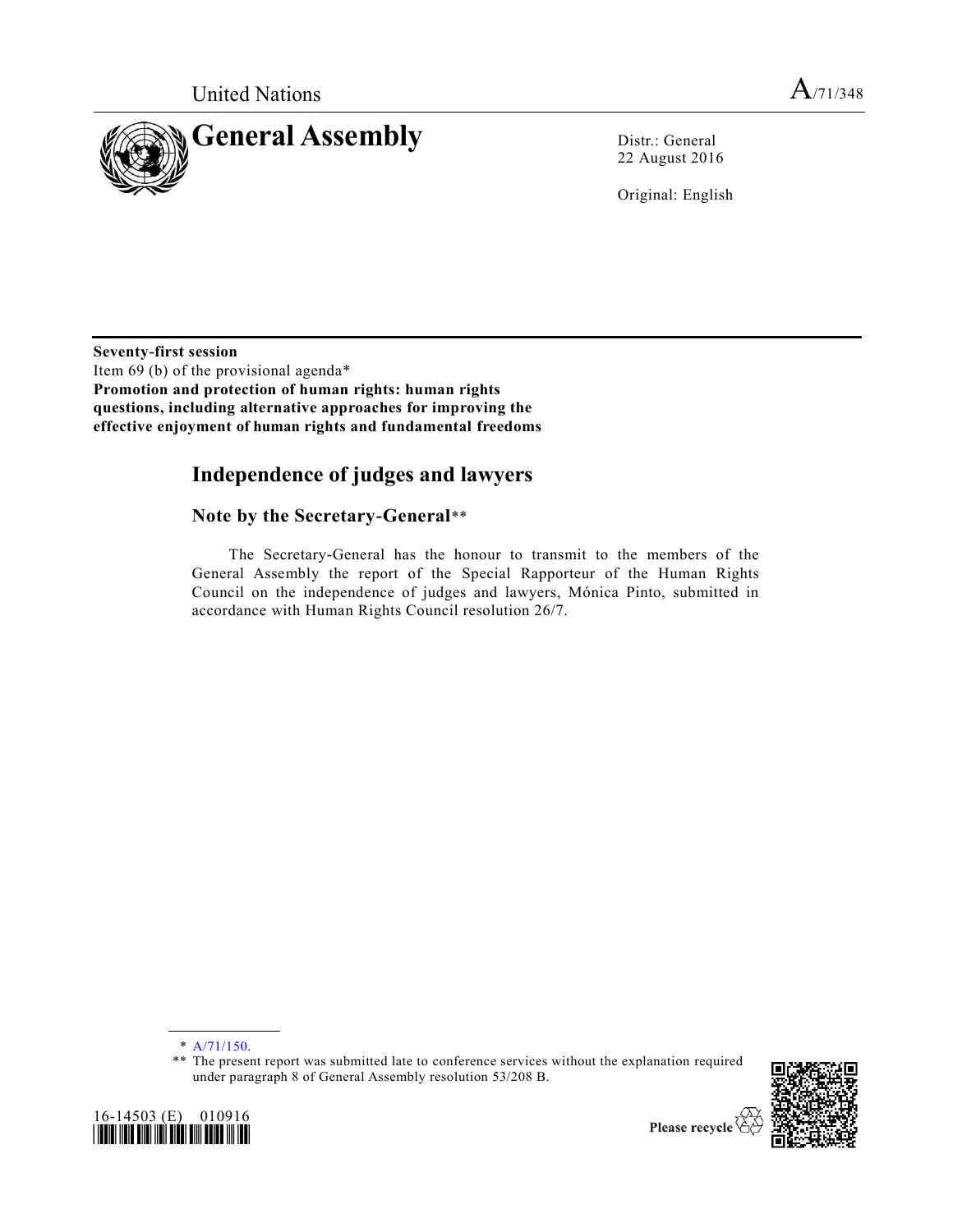# **Report of the Special Rapporteur on the independence of judges and lawyers**

### *Summary*

The Special Rapporteur of the Human Rights Council on the independence of judges and lawyers has devoted the present report, her first to the General Assembly, to the independence of lawyers and the legal profession, an issue which lies at the core of her mandate. Over the years since the establishment of the mandate in 1994, a significant number of attacks against lawyers and restrictions to the free and independent exercise of their profession have been brought to the attention of the successive Special Rapporteurs. Nevertheless, independent lawyers continue to play an essential role in democratic society.

The report presents a summary of the recent activities of the Special Rapporteur and a discussion of: (a) the fundamental role of lawyers in providing access to justice; (b) the right to have access to a lawyer; (c) the independence of the legal profession, and the role of lawyers as human rights defenders; (d) issues and safeguards relating to the non-identification of lawyers with their client's causes; (e) the privileged lawyer-client relationship; (f) freedom of expression and access to information; (g) the personal security of lawyers; (h) the guarantees that should accompany admission to the legal profession; (i) the role of bar associations; (j) legal education and training; and (k) guarantees relating to ethics and disciplinary measures. The Special Rapporteur has also submitted a list of recommendations in the closing section of the report.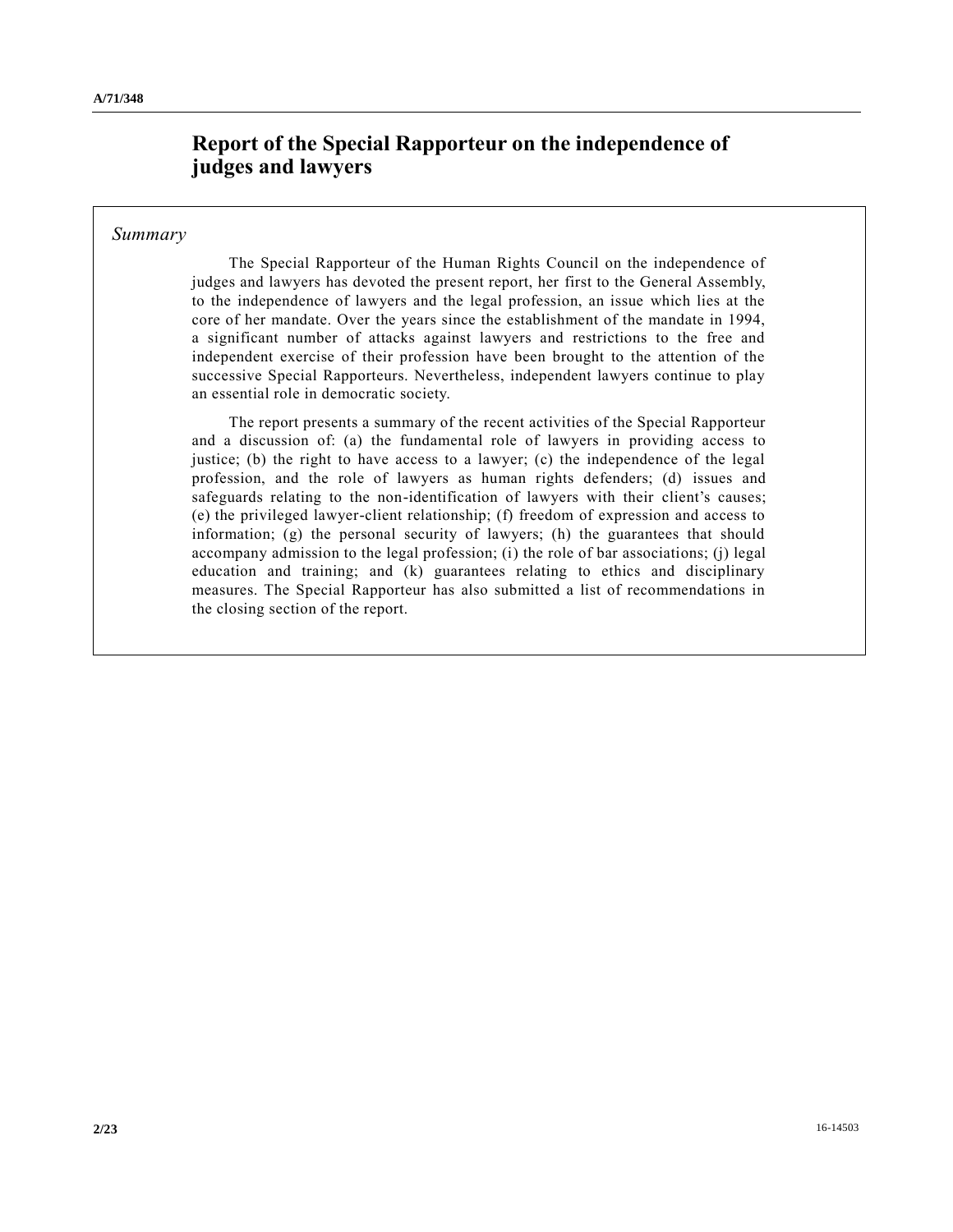# **I. Introduction**

1. The present report is the first submitted to the General Assembly by Mónica Pinto, the Special Rapporteur of the Human Rights Council on the independence of judges and lawyers. The report is submitted in accordance with Human Rights Council resolution 26/7.

2. The issue of the independence of lawyers lies at the core of the mandate of the Special Rapporteur, which, since its establishment, has contributed to highlighting the essential role that an independent legal profession plays in a democratic society by ensuring access to justice and the protection of human rights, in particular due process of law and fair trial guarantees. Over the years since the establishment of the mandate in 1994, a significant number of attacks against lawyers and restrictions to the free and independent exercise of their profession have been brought to the attention of the successive mandate holders.

3. In the first year of her tenure, the current mandate holder recorded a significant number of alleged attacks against lawyers and instances of interference with or restrictions to the free exercise of their profession through the communication procedure. Between 1 August 2015 and 31 July 2016, she sent a total of 83 urgent appeals and allegation letters to Governments in all parts of the world, 28 per cent of which addressed instances of attacks against the independence of lawyers and violations of their rights, including threats, attacks, detention, prosecution, disbarment and killings.<sup>1</sup> Furthermore, 74 per cent of the communications dealt with alleged violations of the right to due process of law and to a fair trial, most of them in the context of arrests and detentions. The lack of access to a lawyer, including to a lawyer of one's choice, was mentioned in 47 per cent of the letters sent.

4. For this reason, the Special Rapporteur decided to devote the present report to the independence of lawyers and the legal profession. In this regard, she acknowledges the importance and relevance of the reports of former Special Rapporteurs on the independence of judges and lawyers, Leandro Despouy  $(A/64/181)$  and Gabriela Knaul  $(A/HRC/23/43)$ .

5. In addition to the detailed analysis of the communications sent over the course of one year, the report is based on an extensive review of: (a) all communications concerning lawyers since 2010; (b) country visits carried out by the mandate holders since 2009; (c) responses to an online questionnaire<sup>2</sup> prepared by the International Bar Association's Human Rights Institute; and (d) the contributions of bar associations and non-governmental organizations that monitor and respond to attacks on lawyers.

6. The Special Rapporteur wishes to convey her sincere gratitude to all the lawyers and organizations who contributed to the preparation of the present report by sharing their views and concerns on the situation of the legal profession. In

 $<sup>1</sup>$  This number only represents the "tip of the iceberg" since the vast majority of cases are not</sup> routinely brought to the attention of the Special Rapporteur. For instance, the Eur opean Bar Human Rights Institute recorded 200 lawyers persecuted in the world in 2015, including 100 killed (see www.idhae.org/idhae-uk-index1.htm).

 $2<sup>2</sup>$  The questionnaire was circulated to the legal community and available on both the Special Rapporteur's and the website of the International Bar Association's Human Rights Institute (110 replies covering 61 countries were received).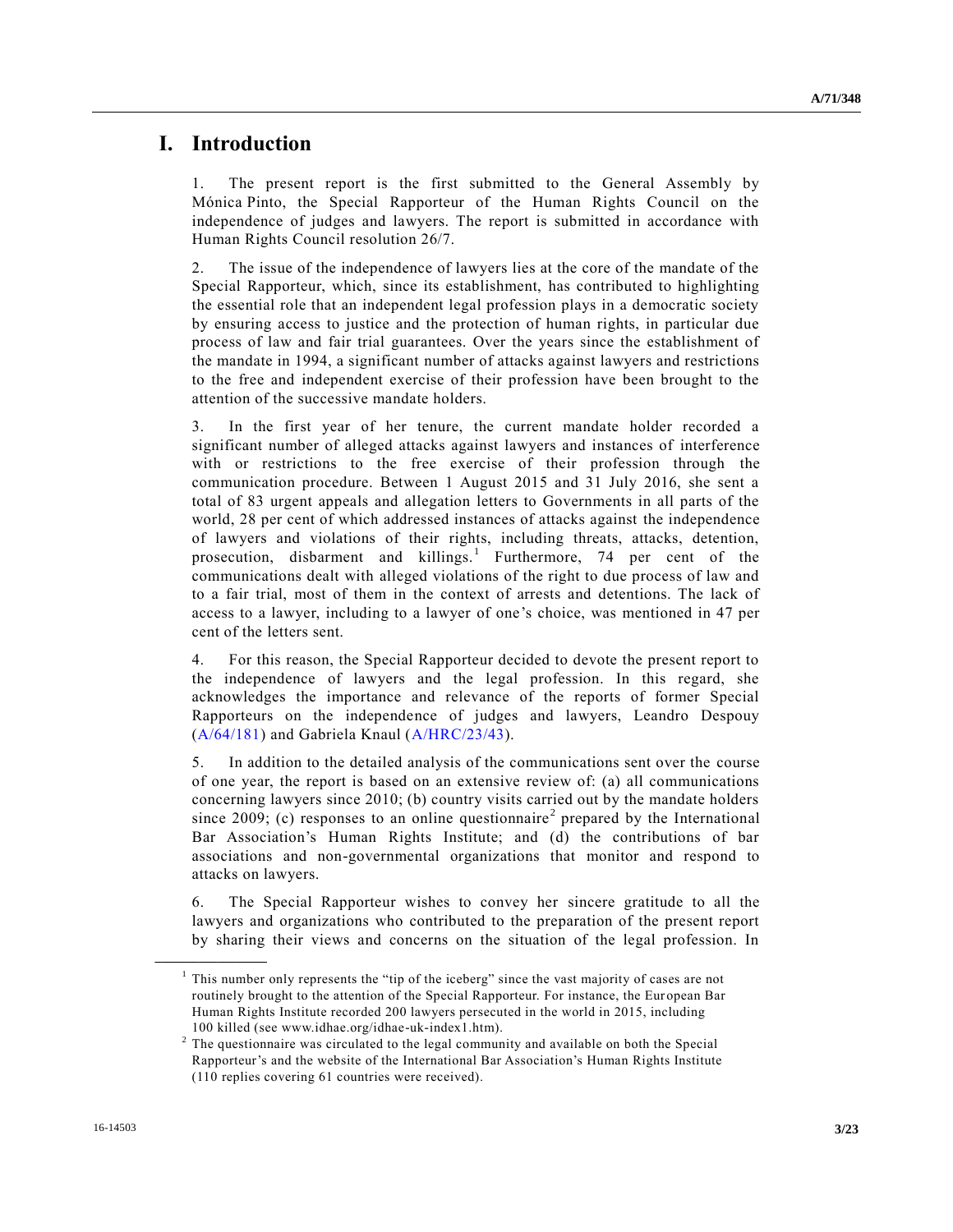particular, she wishes to convey her appreciation to the International Bar Association's Human Rights Institute, the Human Rights House Network, the International Commission of Jurists, the Lawyers for Lawyers foundation, the Center for Justice and International Law and the European Human Rights Advocacy Centre.

# **II. Activities since March 2016**

7. The activities carried out by the Special Rapporteur from 1 August 2015 to 15 March 2016 are listed in the report submitted to the thirty-second session of the Human Rights Council [\(A/HRC/32/34\)](http://undocs.org/A/HRC/32/34). Since that time, she has participated in the activities set out below.

8. The Special Rapporteur took part in a regional consultation to enhance cooperation between the United Nations and regional human rights mechanisms of the Americas, held in Washington, D.C., on 9 April 2016, organized by the Inter-American Court of Human Rights, the Inter-American Commission on Human Rights and the Office of the United Nations High Commissioner for Human Rights (OHCHR).

9. From 29 April to 7 May 2016, the Special Rapporteur carried out an official visit to Sri Lanka, jointly with the Special Rapporteur on torture and other cruel, inhuman or degrading treatment or punishment. The report on that visit will be presented at the thirty-fifth session of the Human Rights Council.

10. On 6 and 7 June 2016, the Special Rapporteur participated in two panels on justice organized by the Konrad Adenauer Foundation in Argentina and Uruguay, respectively, together with judges, academics and members of civil society of both countries, following which she participated in the annual meeting of special procedures mandate holders, held in Geneva from 6 to 10 June 2016.

11. On 11 and 12 June 2016, the Special Rapporteur chaired an expert group meeting organized by the Human Rights House Network and the Lawyers Committee for Human Rights in Belgrade. The event, which was attended by more than 40 lawyers and legal professionals from Eastern Europe, the Caucasus and Central Asia, as well as by representatives of international and regional legal organizations, examined the situation of lawyers and the legal profession in their respective regions.

12. On 14 June 2016, the Special Rapporteur took part as a panellist in a side event at the thirty-second session of the Human Rights Council, entitled "Who judges the judges? Accountability for judicial corruption and judicial complicity", which was organized by the International Commission of Jurists and the International Bar Association.

13. On 15 June 2016, the Special Rapporteur held an open informal consultation with representatives of civil society, including associations of legal professionals, to discuss issues related to the independence of lawyers and the legal profession.

14. Also on 15 June 2016, the Special Rapporteur presented her first annual thematic report to the thirty-second session of the Human Rights Council [\(A/HRC/32/34\)](http://undocs.org/A/HRC/32/34). In her report, she introduced her approach and ideas for the mandate and provided preliminary information on her project to develop judicial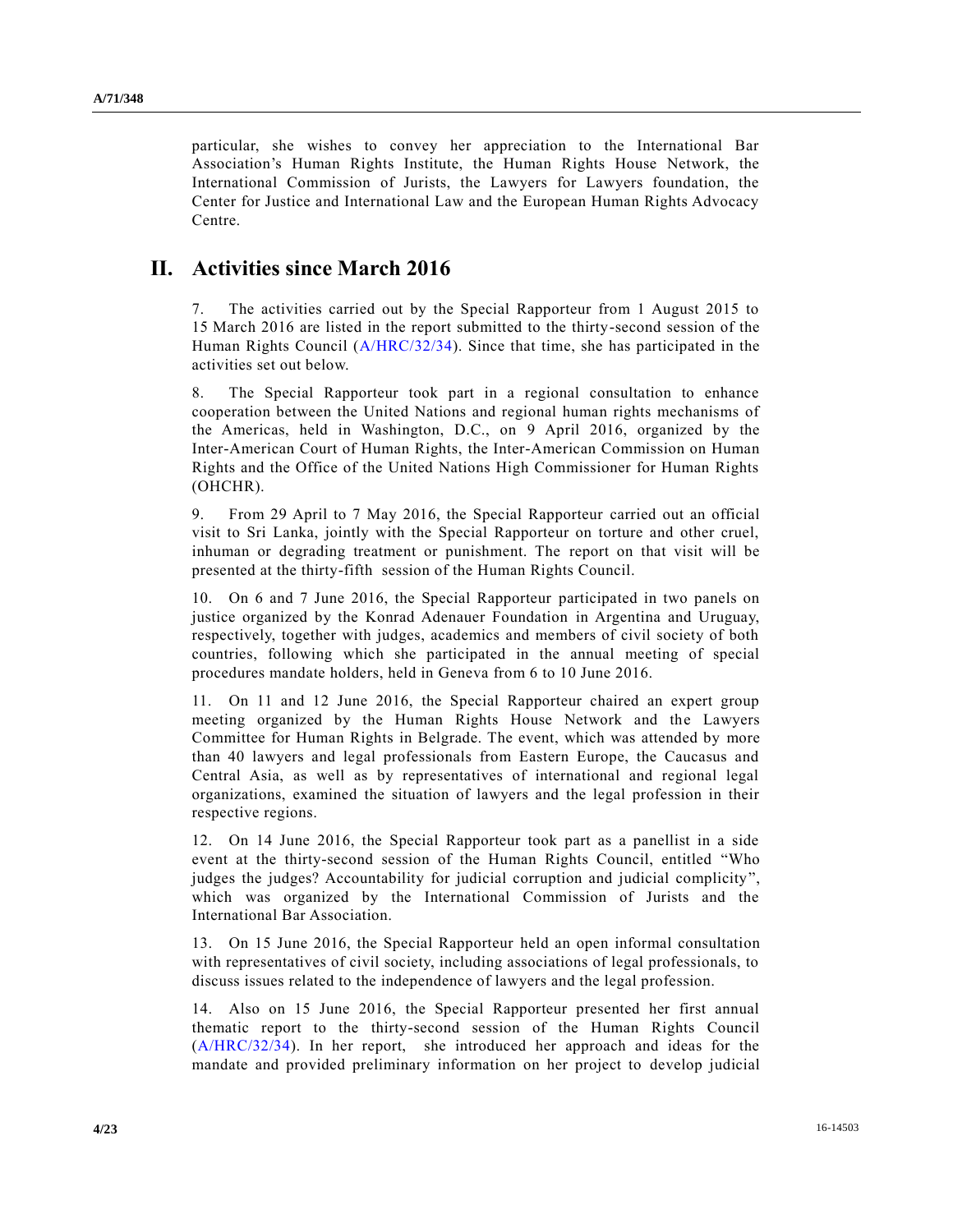indicators. She also presented the report of her official country visit to Guinea - Bissau [\(A/HRC/32/34/Add.1\)](http://undocs.org/A/HRC/32/34/Add.1).

# **III. Protecting the independence of lawyers and the legal profession**

# **A. Introduction**

15. An effective system for the administration of justice presupposes not only an independent and impartial judiciary, but also an independent legal profession. Lawyers play an essential role in ensuring access to justice. They facilitate the interaction between natural and juridical persons and the judiciary by providing legal advice to their clients and representing them before adjudicatory bodies. Without the assistance of a lawyer, the right to a fair trial and the right to an effective remedy would be irremediably compromised. Moreover, the general practice of providing independent and impartial justice is accepted by States as a matter of law and constitutes, therefore, an international custom in the sense of article 38 (1) (b) of the Statute of the International Court of Justice [\(E/CN.4/1995/39,](http://undocs.org/E/CN.4/1995/39) para. 35).

## **B. The right to justice**

## **1. The right of access to justice**

16. On 25 September 2015, the States Members of the United Nations acknowledged the centrality of the right to access to justice when they committed themselves to "provide access to justice for all" by adopting Sustainable Development Goal 16 of the 2030 Agenda for Sustainable Development. This political engagement commits the 193 Member States to work positively towards this goal. Lawyers play a critical role in ensuring the exercise of the right to access to justice and the realization of the right to a fair trial.

17. Several international and regional human rights instruments list the right to receive free legal assistance among the essential legal guarantees of all persons charged with a criminal offence.<sup>3</sup> The aim of legal aid is to contribute to the elimination of obstacles and barriers that impair or restrict access to justice by providing assistance to people otherwise unable to afford legal representation and access the court system.

18. In her 2013 report to the Human Rights Council, the previous Special Rapporteur noted that "the right to legal aid can be construed as both a right and an essential procedural guarantee for the effective exercise of other human rights ", and that it should therefore be recognized, guaranteed and promoted in both criminal and non-criminal cases [\(A/HRC/23/43,](http://undocs.org/A/HRC/23/43) para. 28).

<sup>&</sup>lt;sup>3</sup> See for instance: United Nations Principles and Guidelines on Access to Legal Aid in Criminal Justice Systems, (resolution/67/187, annex).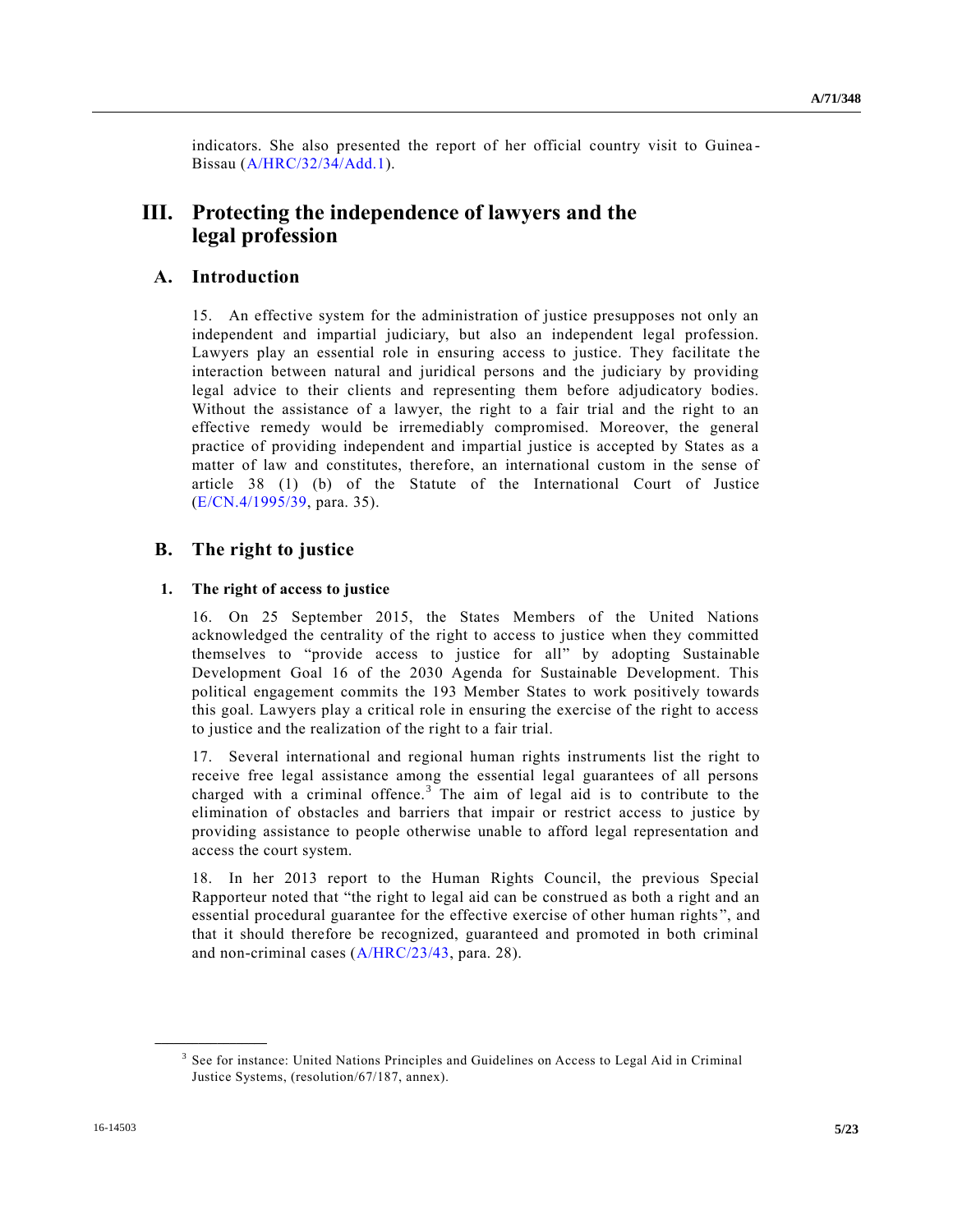### **2. The right of access to a lawyer**

19. The right of access to a lawyer is firmly established in international law. It is a right in itself and an essential precondition for the exercise and enjoyment of a number of other rights, including the right to liberty and security of person, the right to a fair trial and the right to an effective remedy. Access to legal advice and assistance is also an important safeguard that helps to ensure fairness and public trust in the administration of justice.

20. Several international and regional human rights treaties include the right to be assisted by a lawyer of one's own choosing among the minimum guarantees due to every person charged with a criminal offence. Article 14(3) of the International Covenant on Civil and Political Rights lists, among the procedural guarantees available to the accused person, the right "to have adequate time and facilities for the preparation of his defence and to communicate with counsel of his own choosing" and the right "to defend himself in person or through legal assistance of his own choosing". Other international and regional human rights treaties include references to the right of access to a lawyer of one's own choosing.<sup>4</sup>

21. This right has also been proclaimed in a large number of United Nations legal instruments, including the Safeguards guaranteeing protection of the rights of those facing the death penalty,<sup>5</sup> the Body of Principles for the Protection of All Persons under Any Form of Detention or Imprisonment,<sup>6</sup> the United Nations Rules for the Protection of Juveniles Deprived of their Liberty ("the Havana Rules"), $^7$  the United Nations Standard Minimum Rules for the Administration of Juvenile Justice ("the Beijing Rules"),<sup>8</sup> the United Nations Basic Principles and Guidelines on Remedies and Procedures on the Right of Persons Deprived of Their Liberty to Bring Proceedings Before a Court,<sup>9</sup> and the United Nations Standard Minimum Rules for the Treatment of Prisoners (the Nelson Mandela Rules).<sup>10</sup>

22. The Basic Principles on the Role of Lawyers<sup>11</sup> represent the most comprehensive international normative framework aimed at safeguarding the right of access to legal assistance and the independent functioning of the legal profession. The Principles provide that all persons "are entitled to call upon the assistance of a lawyer of their choice to protect and establish their rights and to defend them in all stages of criminal proceedings". They also list the measures that Member States should adopt to ensure access to lawyers and legal services, including "the provision of sufficient funding and other resources for legal services to the poor and, as

<sup>&</sup>lt;sup>4</sup> See: International Convention on the Protection of the Rights of All Migrant Workers and Members of Their Families, article 18(3)(b) and (d); Convention on the Rights of the Child, articles  $37(d)$  and  $40(2)(b)$ ; European Convention on Human Rights, article 6 (3)(b) and (c); Charter of Fundamental Rights of the European Union, articles 47 and 48; American Convention on Human Rights, articles 8(2)(c), (d) and (e), and 25; African Charter on Human and Peoples' Rights, article 7(1)(c); and Arab Charter on Human Rights, article 16(4).

<sup>5</sup> Economic and Social Council resolution 1984/50, annex.

Resolution 43/173, annex.

Resolution 45/113, annex.

Resolution 40/33, annex.

 $^{9}$  [A/HRC/30/37,](http://undocs.org/A/HRC/30/37) annex.

Resolution 70/175, annex.

<sup>&</sup>lt;sup>11</sup> See *Eighth United Nations Congress on the Prevention of Crime and the Treatment of Offenders, Havana, 27 August to 7 September 1990: report prepared by the Secretariat* (United Nations publication, Sales No. E.91.IV.2), chap. I, sect B.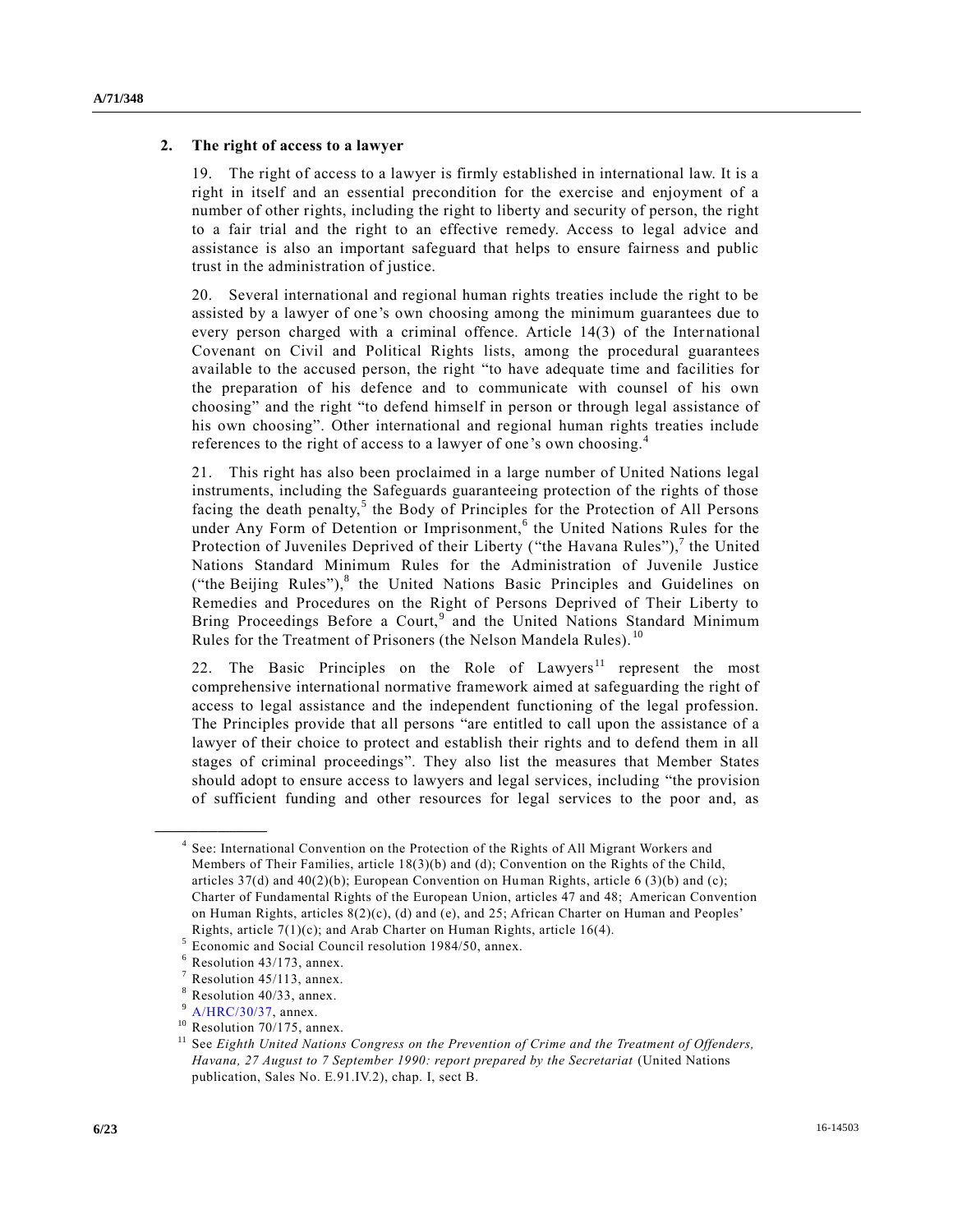necessary, to other disadvantaged persons" (Principle 3), as well as the promotion of programmes "to inform the public about their rights and duties under the law and the important role of lawyers in protecting their fundamental freedoms " (Principle 4).

23. The Basic Principles include a number of provisions to ensure prompt and effective access to a legal counsel in criminal matters. They require States to adopt appropriate measures to ensure that "all persons are immediately informed by the competent authority of their right to be assisted by a lawyer of their own choice upon arrest or detention or when charged with a criminal offence" (Principle 5) and that any such persons who do not have a lawyer are provided with "a lawyer of experience and competence commensurate with the nature of the offence assigned to them in order to provide effective legal assistance, without payment by them if they lack sufficient means to pay for such services" (Principle 6).

24. At the regional level, in October 2000, the Committee of Ministers of the Council of Europe issued recommendation R(2000)21 "on the freedom of exercise of the profession of lawyer", which sets out the general principles to be followed to promote freedom to exercise this profession. The directive on the right of access to a lawyer in criminal proceedings, adopted by the European Parliament and the Council of the European Union, lays down minimum rules concerning the right of access to a lawyer in criminal proceedings, the right to have a third party informed upon deprivation of liberty and the right to communicate with third persons and with consular authorities while deprived of liberty.

25. The Basic Principles provide that all persons arrested or detained, with or without criminal charge, shall have "prompt access to a lawyer, and in any case not later than forty-eight hours from the time of arrest or detention" (principle 7). In its general comment No. 32, the Human Rights Committee stated that the right to communicate with counsel set out in article 14(3) (b) of the International Covenant on Civil and Political Rights requires that the accused be granted "prompt access to counsel" [\(CCPR/C/GC/32,](http://undocs.org/CCPR/C/GC/32) para. 34).

26. Regional human rights courts have also considered prompt access to a lawyer as a precondition for the effective realization of the right to a fair trial. Testimony elicited in the absence of a lawyer is inevitably a less than satisfactory basis for conviction. For example, in *Salduz v. Turkey*, <sup>12</sup> the European Court of Human Rights found that the right to a fair trial under article 6 of the European Convention on Human Rights could not be considered practical and effective without access to a lawyer from the first interrogation. The presence (or absence) of counsel may also be a decisive factor at other stages of the criminal process. In the case of *Lebedev v. Russia*,<sup>13</sup> the Court found a violation of article 5 (3) of the European Convention, which provides for a right to be brought promptly before a judge to have the legality of one's detention determined. Even though there is no explicit mention of a right to legal assistance in article 5, the violation was based on the fact that exclusion of Mr. Lebedev's lawyers from the initial detention hearing was unjust in the circumstances of the case.

27. Prompt access to a lawyer also represents an important safeguard against arbitrary arrest or detention and unlawful deprivation of liberty, which are prohibited under article 9 (1) of the International Covenant on Civil and Political

<sup>&</sup>lt;sup>12</sup> European Court of Human Rights, judgment of 27 November 2008.

<sup>&</sup>lt;sup>13</sup> European Court of Human Rights, judgment of 25 October 2007.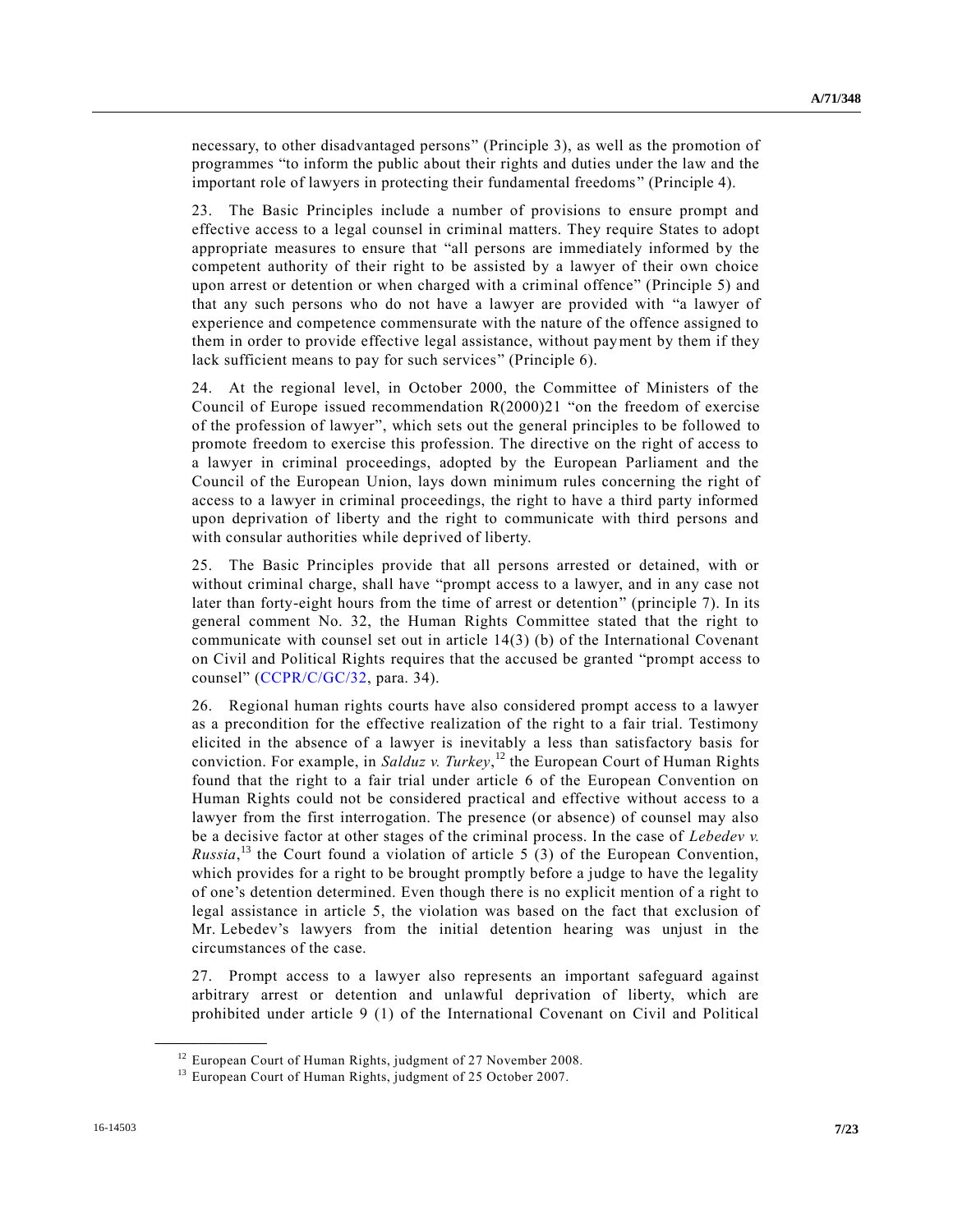Rights and other corresponding international and regional legal provisions. The chances of arbitrariness are higher when the detainee has no counsel to assess the legality and/or reasonableness of his or her detention.

28. Access to a lawyer from the very onset of deprivation of liberty also represents an important safeguard for the prevention of torture and other cruel, inhuman or degrading treatment or punishment. Articles 2 and 16 of the Convention against Torture and Other Cruel, Inhuman or Degrading Treatment or Punishment (resolution 39/46, annex) require States parties to take all appropriate measures to prevent torture and other forms of ill-treatment or punishment.

29. In its general comment No. 20 (para. 11), <sup>14</sup> the Human Rights Committee recognized that the effective protection of detainees from all forms of ill-treatment requires that prompt and regular access be given to lawyers. In general comment No. 2, the Committee against Torture included the right promptly to receive independent legal assistance among the basic guarantees that apply to all persons deprived of their liberty [\(CAT/C/GC/2,](http://undocs.org/CAT/C/GC/2) para. 13). The Subcommittee on Prevention of Torture and other Cruel, Inhuman or Degrading Treatment or Punishment has also observed that the presence of a lawyer during police questioning "may not only deter the police from resorting to ill-treatment or other abuses, but may also work as a protection for police officers in case they face unfounded allegations of illtreatment" [\(CAT/OP/MDV/1,](http://undocs.org/CAT/OP/MDV/1) para. 62).

#### **3. Independence of the legal profession**

30. In the preamble of the Basic Principles it is stipulated that adequate protection of the human rights and fundamental freedoms requires "that all persons have effective access to legal services provided by an independent legal profession ". According to Principles 12 to 15, lawyers should at all times maintain "the honour and dignity of their profession as essential agents of the administration of ju stice". They should be honest and loyal to their clients, advise them as to their legal rights and obligations, take legal action to protect their clients' interests and assist them before courts, tribunals or administrative authorities. In protecting the rights of their clients, lawyers should promote the cause of justice, seek to uphold human rights and fundamental freedoms, and "at all times act freely and diligently in accordance with the law and recognized standards and ethics of the legal profession".

31. Lawyers should be guaranteed independence from State authorities and non-State actors, which may also put them at risk. While States are under the duty to protect lawyers from undue interference from authorities, they should also remove third party's obstacles to the independence of lawyers.

32. The Basic Principles also stipulate that lawyers have to commit to the independence of their profession and recognize the central role they play in the justice system. Lawyers are not expected to be independent or impartial in same way as a judge, but they should nonetheless be free from any external pressure and interference, especially such as may arise from their personal interests.<sup>15</sup> The

<sup>14</sup> See http://hrlibrary.umn.edu/gencomm/hrcom20.htm.

<sup>&</sup>lt;sup>15</sup> In its general comment No. 32, the Human Rights Committee stated that "lawyers should be able to advise and to represent persons charged with a criminal offence in accordance with generally recognized professional ethics without restrictions, influence, pressure or undue interference from any quarter" [\(CCPR/C/GC/32,](http://undocs.org/CCPR/C/GC/32) para. 34).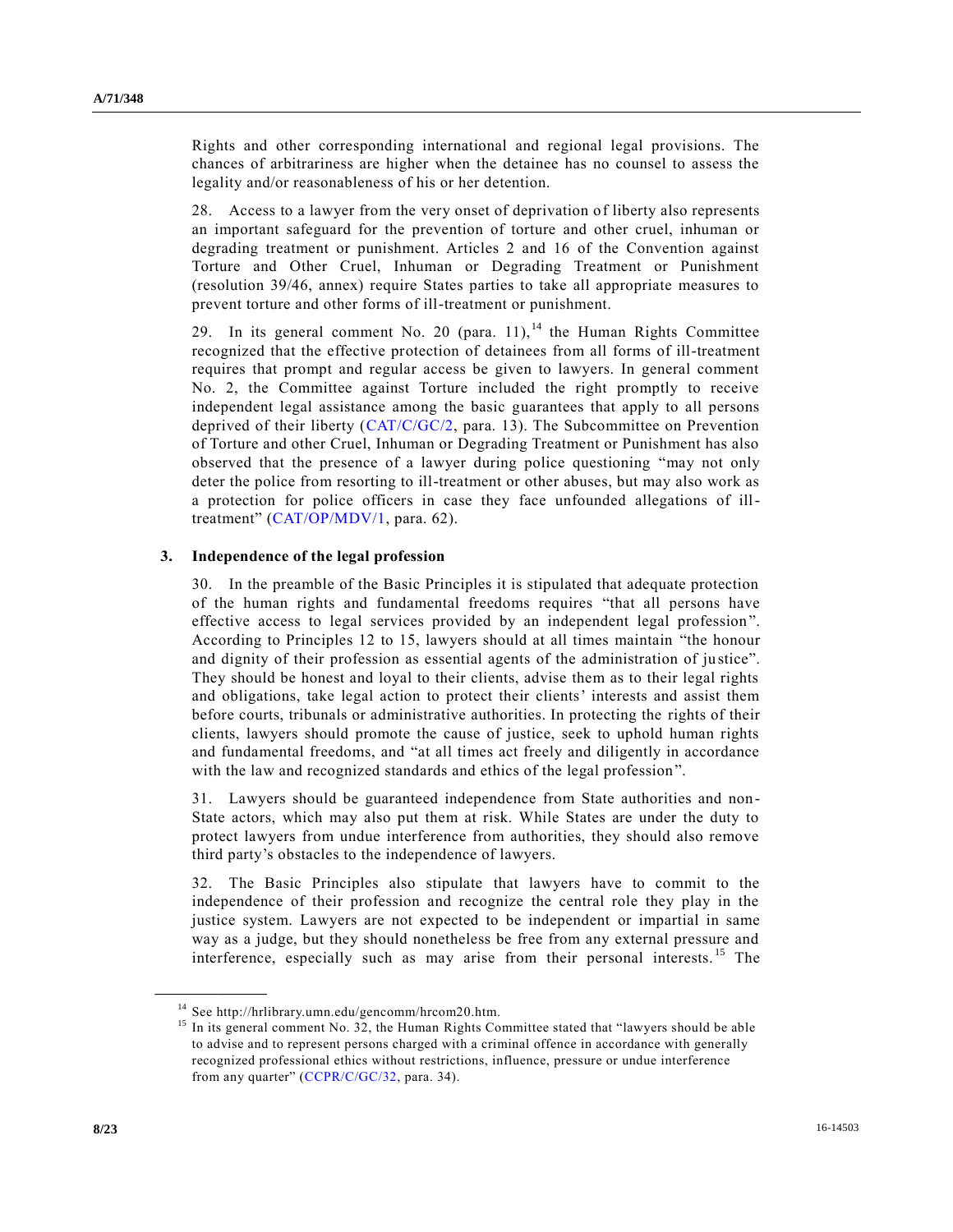independence of lawyers is as necessary to ensuring trust in the process of justice as is the impartiality of judges. Lawyers should use their knowledge to represent and defend their clients, in accordance with professional codes of conduct , avoid any impairment of their independence and be careful not to compromise their professional standards to please their clients, the court or third parties. Their honesty and intellectual and material integrity are crucial in order to ensure that their clients have confidence in them, and also to ensure the trust of society in the legal profession as a whole. Lawyers should be perceived as honest and independent both by their clients and by society at large.

33. The best guarantee of such independence is a self-governing body, understood as an organization independent from the State or other national institutions. The Special Rapporteur has repeatedly highlighted the importance of independent and self-regulating bar associations to oversee the process of admitting candidates to the bar, provide for uniform codes of ethics and conduct and enforce disciplinary measures, including disbarment (see paras. 80-88 below).

### **4. Lawyers as human rights defenders**

34. Lawyers constitute a professional group whose work is often closely related to the promotion and protection of human rights. Their instrumental role in the promotion and protection of human rights is recognized in the preamble of the Basic Principles, which stipulates that adequate protection of human rights and fundamental freedoms requires that all persons have "effective access to legal services provided by an independent legal profession".

35. When acting on behalf of their clients in defending their human rights and fundamental freedoms, lawyers should also be regarded as human rights defenders, and in that role they should fall under the protective scope of the Declaration on the Right and Responsibility of Individuals, Groups and Organs of Society to Promote and Protect Universally Recognized Human Rights and Fundamental Freedoms. <sup>16</sup>

36. The most identifiable human rights defenders are those whose daily work specifically involves the promotion and protection of human rights, a category that includes human rights lawyers. However, not all lawyers can automatically be regarded as human rights defenders simply by virtue of their professional affiliation. Rather, when lawyers provide professional services aimed at promoting the human rights and fundamental freedoms of their clients, they qualify as human rights defenders.

37. The Declaration on Human Rights Defenders contains a number of provisions that protect lawyers whenever they provide professional assistance to individuals or groups claiming their rights before national authorities or seeking redress for human rights violations perpetrated by State officials. Article  $9(3)(c)$  of the Declaration refers directly to lawyers and other legal professionals, and recognizes the right "to offer and provide professionally qualified legal assistance or other relevant advice and assistance in defending human rights and fundamental freedoms".

38. According to the Inter-American Court of Human Rights, "States have the obligation to provide the necessary means for human rights defenders to conduct their activities freely; to protect them when they are subject to threats in order to

 $16$  Resolution 53/144, annex.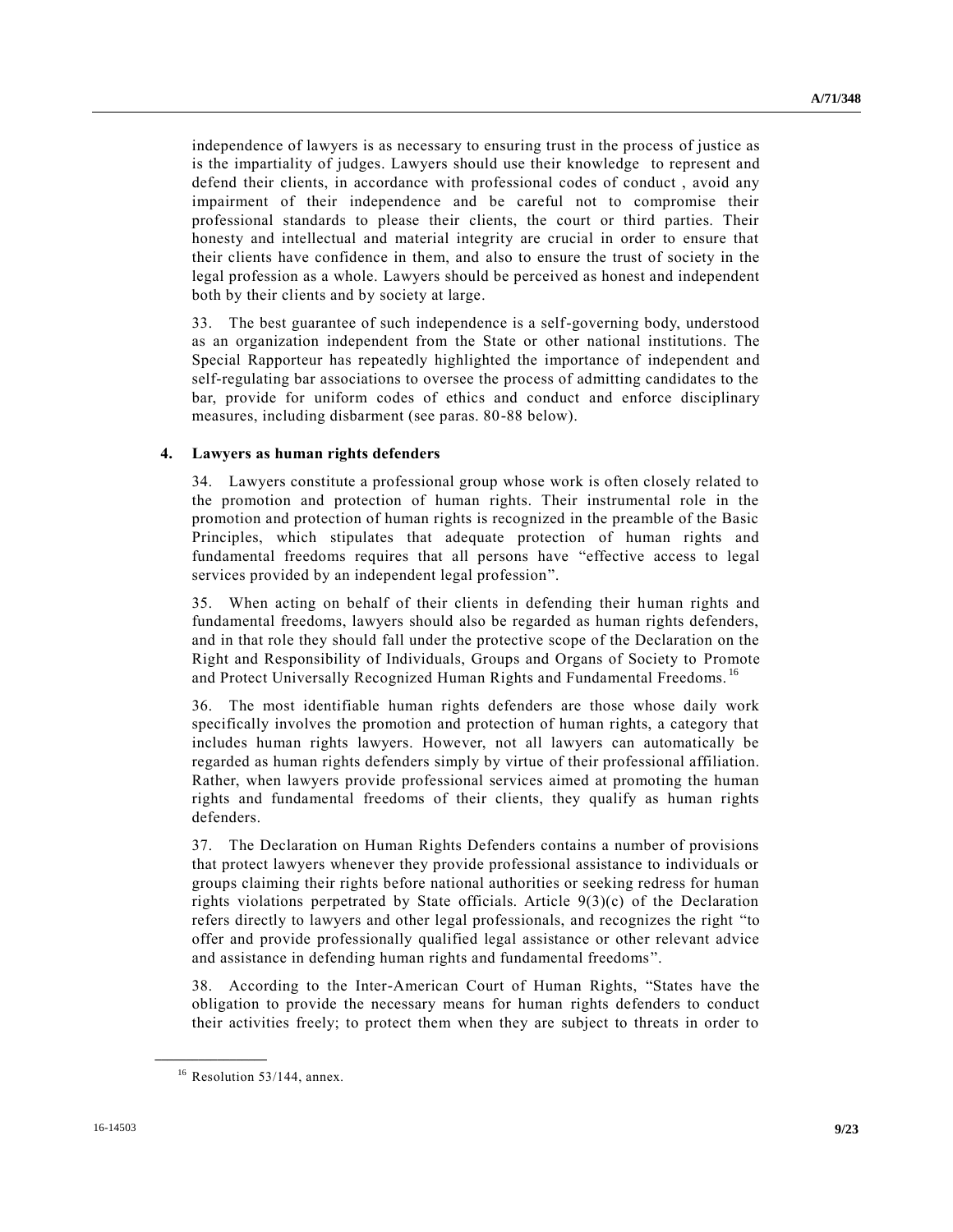avoid any attempts on their life or safety; to refrain from imposing restrictions that would hinder the performance of their work, and to conduct a serious and effective investigation of any violations perpetrated against them, thereby combating impunity".<sup>17</sup>

# **C. Safeguards for the professional functions of lawyers and their security**

39. The Basic Principles list a number of safeguards that States must put in place in order to guarantee the independence of the legal profession and the liberty and security of lawyers. Such safeguards aim at enabling lawyers to carry out their professional functions independently and without fear for their physical and mental integrity. This section analyses the nature and content of these safeguards and identifies the most common forms of attacks or threats to the independence, safety and security of legal professionals.

40. While in a good number of countries the de jure independence of the legal profession is protected under the domestic legal framework, the Special Rapporteur remains concerned about the many States where the independence of lawyers is not fully protected in law, or where domestic legal guarantees are not adequately implemented and enforced. Domestic guarantees for the independence of the legal profession are also often curtailed by other laws, such as counter-terrorism or surveillance laws.

## **1. Principle of non-identification**

41. The Basic Principles provide that lawyers "shall not be identified with their clients or their clients' causes as a result of discharging their functions" (Principle 18). This safeguard, which underpins the principle of independence of the legal profession, aims at enabling lawyers to perform their professional duties freely, independently and without any fear of reprisal. In addition, the provision indirectly contributes to ensuring the effective realization of the right to defence. In fact, the identification of a lawyer with his/her client could prevent or limit access to a legal counsel for those individuals who are accused of particularly heinous crimes.

42. In the exercise of their duty to defend their clients against any unlawful action, lawyers are too often identified by governmental and other State bodies, and even sometimes by the general public, with the interests and activities of their clients [\(A/64/181,](http://undocs.org/A/64/181) para. 12). Attacks on lawyers are frequently the direct consequence of the identification of lawyers with their clients or their clients' interests, and open the door to undue interference with lawyer's professional functions and/or violations of his/her human rights.

43. Cases brought to the attention of the Special Rapporteur show that lawyers have suffered disbarment, attacks on their physical integrity and reputation, arbitrary detention, prosecution and other sanctions as a result of their identification with the client and/or the cause that they have committed themselves to defend and represent before the judicial authorities. Although rare, these attacks occur even in countries where lawyers, as a category, are generally not a risk.

<sup>&</sup>lt;sup>17</sup> See Case of *Lysias Fleury et al v. Haiti*, judgment of 23 November 2011, Series C, No. 236, para. 100 (available from: http://www.corteidh.or.cr/docs/casos/articulos/seriec\_236\_ing.pdf).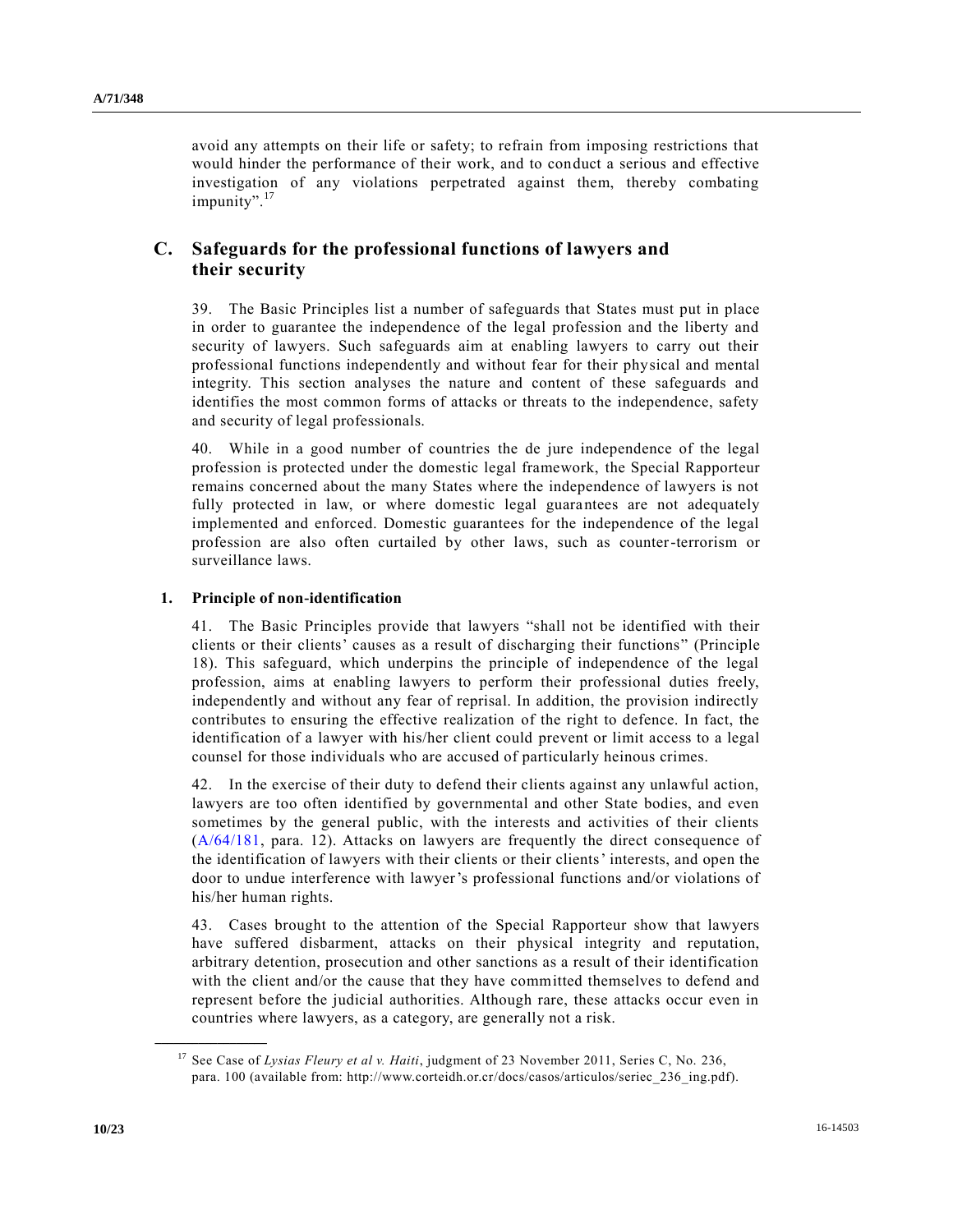44. Lawyers who represent and defend people who are accused under counterterrorism laws are commonly stigmatized both by authorities and the general public, or may subjected to defamatory remarks in the media and social networks. In a case brought to the attention of the mandate holder where lawyers had been subject to detention and criminal investigations for having received messages from clients suspected or convicted of terrorist activities, the Special Rapporteur's predecessor emphasized that "such actions on the part of law enforcement agencies and the judiciary may create a chilling climate in which lawyers may eventually refuse to represent clients connected to politically sensitive issues out of fear of becoming the target of judicial harassment or criminal charges, thus severely compromising the universal right to legal representation".<sup>18</sup>

#### **2. Privileged lawyer-client relationship**

#### **Confidentiality**

45. The Basic Principles provide that the right of access to a lawyer for all arrested, detained or imprisoned persons shall be granted without "interception or censorship and in full confidentiality" and that consultations with a lawyer "may be within sight, but not within the hearing, of law enforcement officials" (Principle 8). In its general comment No. 32, the Human Rights Committee referred to the right of counsel to meet clients in private and to communicate with them in conditions that fully respect the principle of confidentiality [\(CCPR/C/GC/32,](http://undocs.org/CCPR/C/GC/32) para. 34).

46. The principle of confidentiality refers to all types of communications between lawyer and client. This principle also protects lawyers and their clients from illegal search and seizure of physical and electronic documents. E-mails, text messages and other electronic means of communication between lawyer and client a re confidential and should be preserved from undue interference. In some cases that were brought to the Special Rapporteur's attention, lawyers had been subject to wiretapping of their telephone conversations and interception of e-mails and electronic exchanges of information. Moreover, as noted by the Special Rapporteur on the promotion and protection of the right to freedom of opinion and expression, "communications surveillance should be regarded as a highly intrusive act that potentially interferes with the rights to freedom of expression and privacy and threatens the foundations of a democratic society. Legislation must stipulate that State surveillance of communications must only occur under the most exceptional circumstances and exclusively under the supervision of an independent judicial authority".<sup>19</sup>

47. One of the most common violations of the principle of confidentiality is the monitoring of consultations between lawyers and their clients that take place at detention facilities. In a number of communications, the Special Rapporteur expressed concern that consultations between the defendants and their legal representatives had allegedly taken place in the presence of State security officials, and that opportunities for the defendants to give instructions to their legal team had been severely restricted due to the presence of security officials physically separating the defendants from their lawyers.<sup>20</sup> In other cases, lawyers defending

<sup>&</sup>lt;sup>18</sup> Case No. TUR 1/2013 (see https://spdb.ohchr.org/hrdb/23rd/public\_-\_UA\_Turkey\_15.03.13\_

<sup>(1.2013).</sup>pdf); see also [A/HRC/24/21,](http://undocs.org/A/HRC/24/21) case No. TUR 1/2013.

<sup>&</sup>lt;sup>19</sup> [A/HRC/23/40,](http://undocs.org/A/HRC/23/40) para. 81.

<sup>&</sup>lt;sup>20</sup> See https://spdb.ohchr.org/hrdb/24th/public\_-\_UA\_UAE\_16.04.13\_(1.2013).pdf, case No. ARE 1/2013; see als[o A/HRC/24/21,](http://undocs.org/A/HRC/24/21) Case No. ARE 1/2013.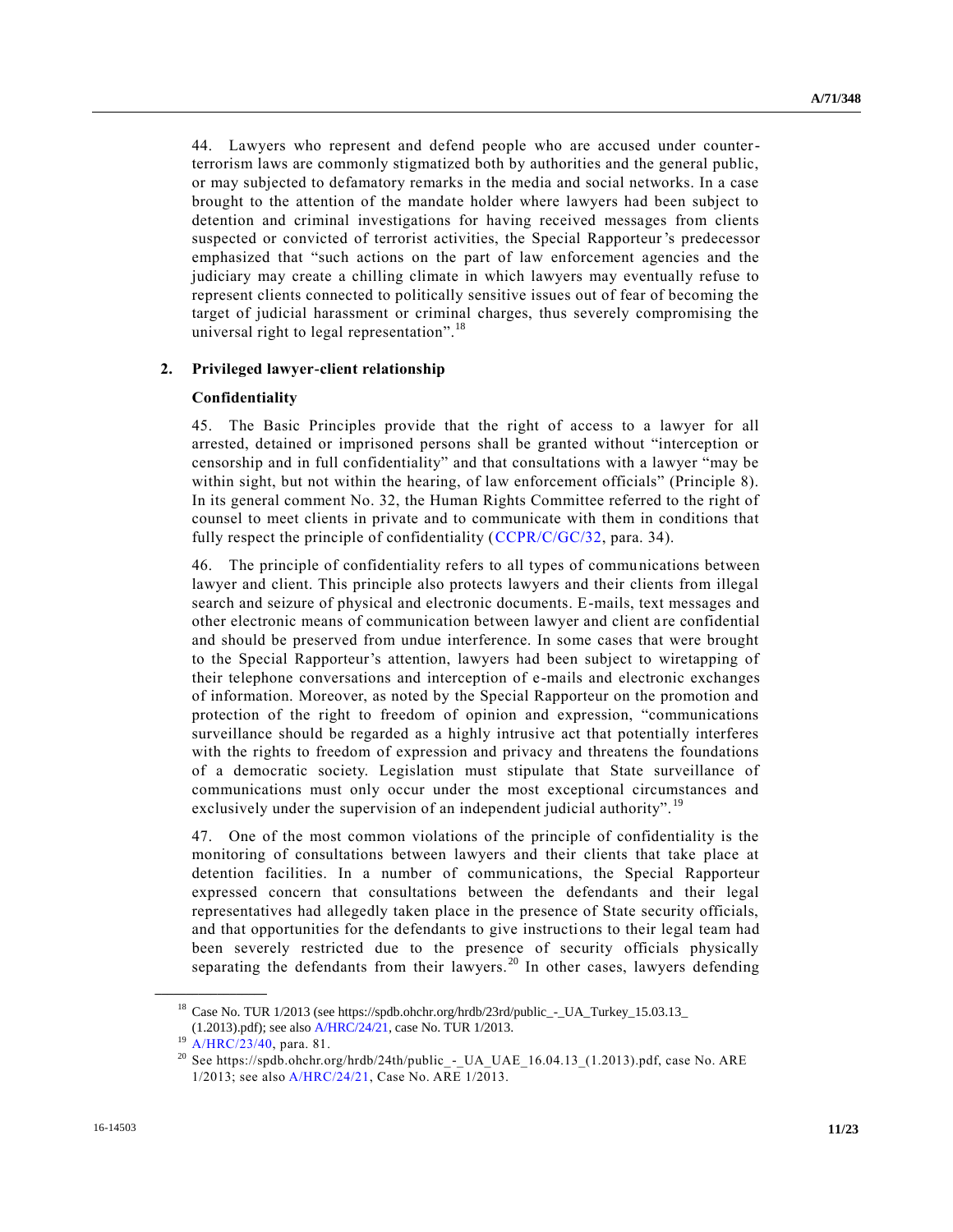political prisoners had allegedly been harassed and illegally searched, and had their documents, cell phones and other electronic devices carefully scrutinized by prison authorities prior to their meeting with clients in detention facilities.

48. Furthermore, a lawyer's place of work and personal residence should also be fully protected from undue search and seizure. Some cases brought to the Special Rapporteur's attention related to alleged raids or arbitrary searches carried out by State authorities or unidentified individuals to seize documents and files from a lawyer's private or professional premises.

49. The jurisprudence of the European Court of Human Rights has sought to guarantee the protection of the lawyer-client privilege through the right of respect for private and family life, set out in article 8 of the European Convention on Human Rights. In the case of *Niemietz v. Germany*, the Court found a raid on lawyer's offices by the tax authorities aimed at discovering incriminating evidence against one of his clients to be in breach of article 8 of the Convention. It ob served that there appeared to be "no reason of principle why this understanding of the notion of 'private life' should be taken to exclude activities of a professional or business nature since it is, after all, in the course of their working lives that the majority of people have a significant, if not the greatest, opportunity of developing relationships with the outside world". <sup>21</sup>

#### **Access to clients**

50. Principle 16 (b) of the Basic Principles requires States to ensure that lawyers are able "to consult with their clients freely both within their own country and abroad". Freedom of movement, set out in article 12(1) of the International Covenant on Civil and Political Rights, also plays a pivotal role in guaranteeing lawyer's access to their clients. The undue interference with a lawyer's freedom of movement can adversely impact their ability to consult their clients, to appear before courts and to travel to meetings and events, thus hindering the effective discharge of their professional functions. In some countries, travel bans sometimes followed by detentions — make it practically impossible for lawyers to carry out their work.

51. Access to clients is particularly important in the context of detained clients since their freedom of movement is confined within State-controlled facilities. The Basic Principles provide that all arrested, detained or imprisoned persons "shall have prompt access to a lawyer" (Principle 7) and "be provided with adequate opportunities, time and facilities to be visited by and to communicate and consult with a lawyer" (Principle 8) (see paras. 25, 29 and 47 above). This requires State authorities to exercise control over such detention centres in a manner that enables lawyers to access their clients without delays and unnecessary burdens, and to guarantee physical spaces that allow for privacy and confidentiality.

52. The Special Rapporteur has dealt with the issue of lawyer's access to clients on a number of occasions. For example, the former Special Rapporteur noted the difficulties that lawyers faced in gaining access to their clients owing to restrictions

<sup>21</sup> See judgment of 16 December 1992, para. 29 (available from: http://adapt.it/adapt-indice-a-z/ european-court-human-rights-case-niemietz-vs-germany-16-december-1992); see also *Petri Sallinen and others v. Finland*, judgment of 27 September 2005, para. 92 (available from: http://hudoc.echr.coe.int/ENG?i=001-70283#{"itemid":["001-70283"]}.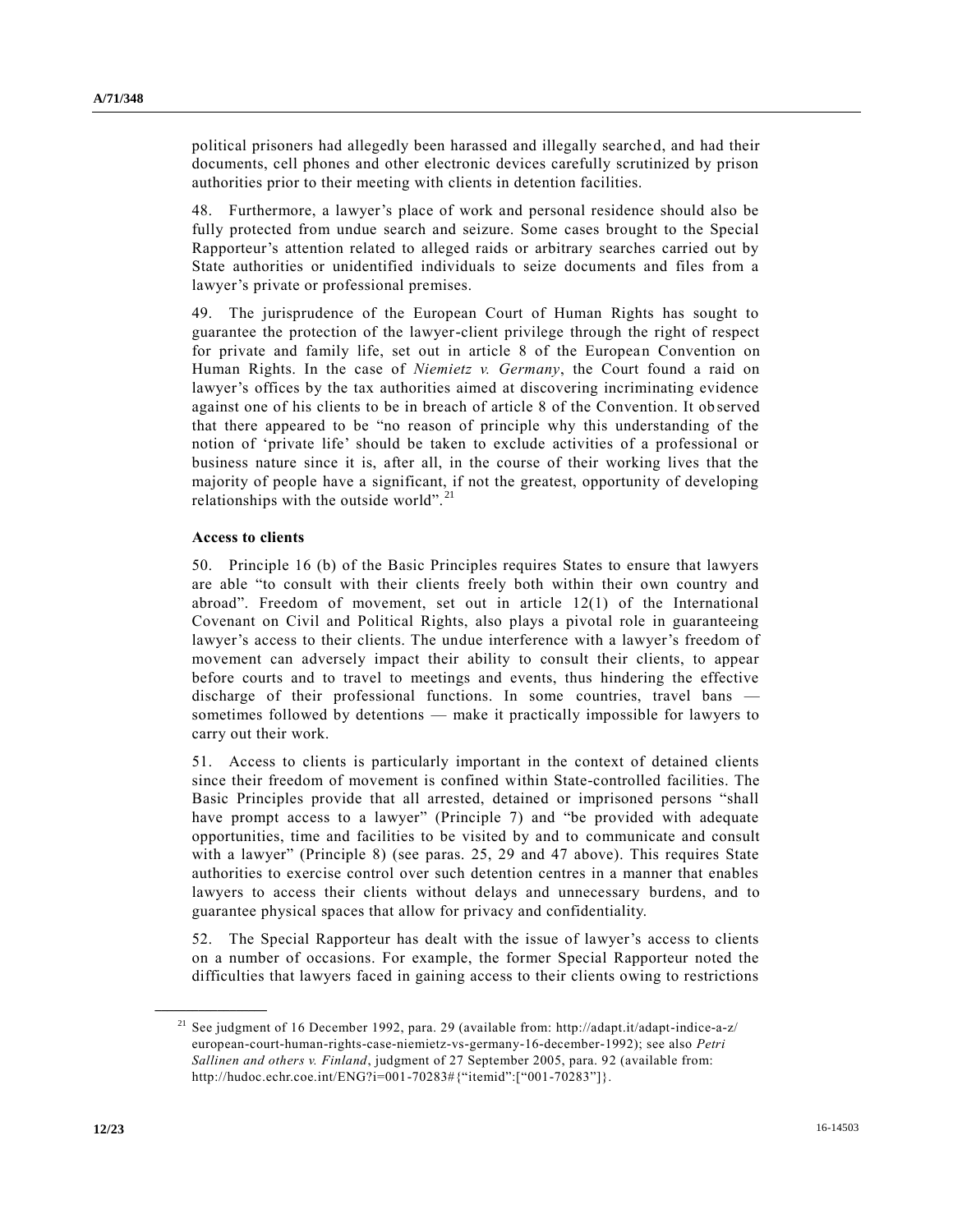introduced pursuant to the Turkish anti-terrorism legislation, which limited the number of lawyers who could assist individuals charged under the anti-terrorism legislation and delayed contact with clients suspected of terrorist activities [\(A/HRC/20/19/Add.3,](http://undocs.org/A/HRC/20/19/Add.3) para. 49). Other violations of the right of access to clients brought to the Special Rapporteur's attention include delayed access to clients, lack of appropriate facilities for private consultation and communication with clients, presence of prison officials during meetings with clients and arbitrary intervention of State authorities, including prison officials, to deny or restrict lawyers' visits to their clients.

53. Since States are bound by their international human rights obligations, the right of lawyers to communicate with their clients also includes instances where they may represent clients before international and regional human rights courts and bodies. Even if they are not members of their national bar association, lawyers engaging in such representation should be awarded the same guarantees and protection due to lawyers litigating in local tribunals.

#### **3. Freedom of opinion and expression and access to information**

54. Freedom of opinion and expression are enshrined in many international and regional human rights instruments, and form a basis for the full enjoyment of a wide range of other human rights, including the rights to freedom of assembly and association, and the exercise of the right to vote. The Basic Principles recognize that lawyers are entitled, like all other individuals, "to freedom of expression, belief, association and assembly" (Principle 23).<sup>22</sup> The Basic Principles also specify that lawyers have the right to take part in public discussion of matters concerning the law, the administration of justice and the promotion and protection of human rights, without suffering professional restrictions by reason of their lawful action or their membership in a lawful organization. Principle 23 points out that these rights are not absolute, and that lawyers should always conduct themselves "in accordance with the law and the recognized standards and ethics of the legal profession".

55. Freedom of expression and association have specific importance in the case of persons involved in the administration of justice. They constitute essential requirements for the proper and independent functioning of the legal profession, since lawyers use written and oral communication as a fundamental professional tool. For this reason, the Basic Principles state that lawyers should enjoy "civil and penal immunity for relevant statements made in good faith in written or oral pleadings or in their professional appearances before a court, tribunal or other legal or administrative authority" (Principle 20). Other activities not directly related to the defence of clients or clients' causes, such as academic research and participati on in legislative drafting processes, should likewise be protected from undue limitations or censorship.

56. Article 19(3) of the International Covenant on Civil and Political Rights lays down the specific conditions under which restrictions to the right to freedom of expression are permitted: the restrictions must be "provided by law", they may only be imposed for one of the grounds set out in subparagraphs 3 (a) and (b) of article 19, and they must conform to the strict tests of necessity and proportionality. In its

 $22$  When engaging in activities aimed at the protection and promotion of human rights, the right of freedom of expression of lawyers is also protected under article 6 of the Declaration on Human Rights Defenders.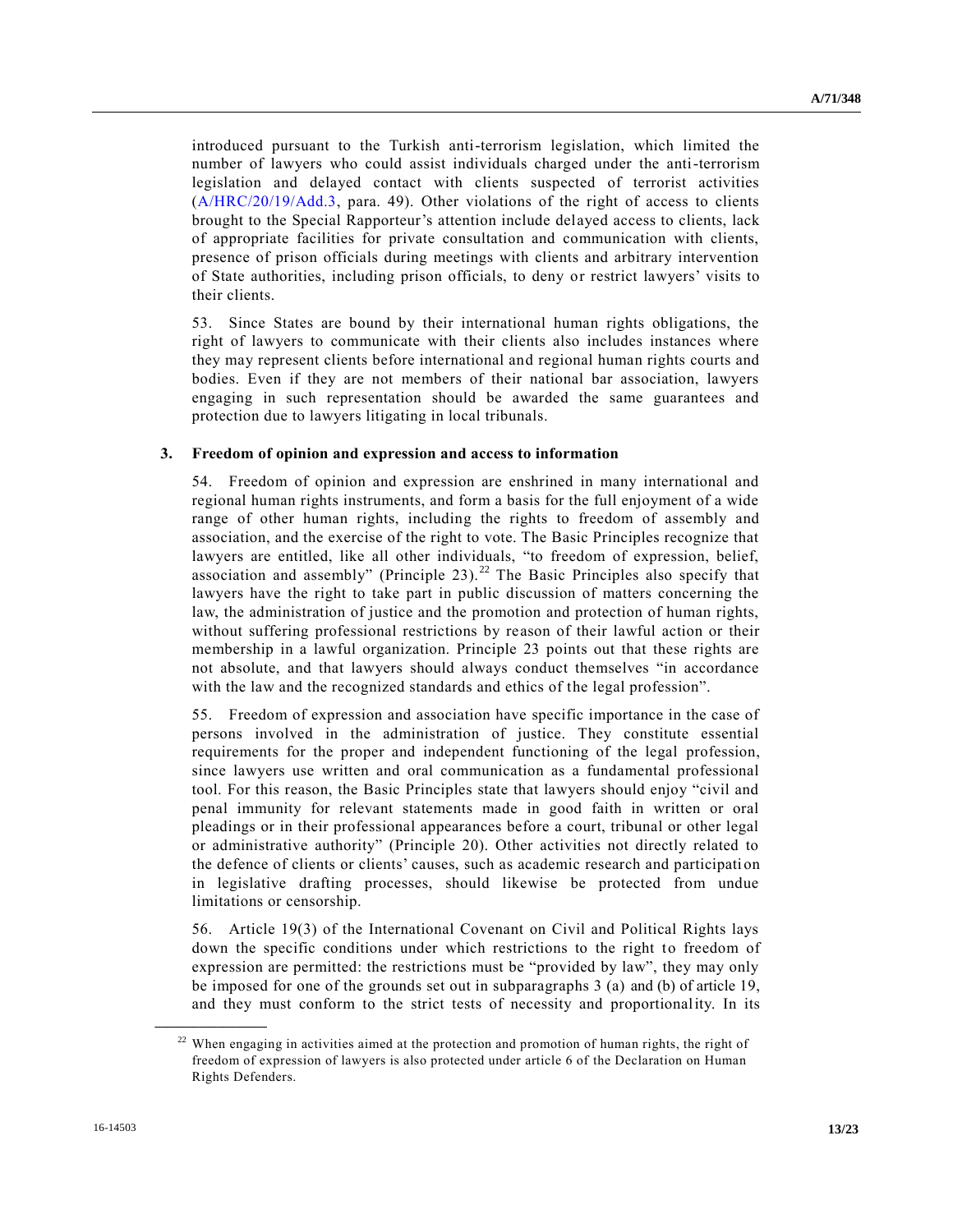general comment No. 34, the Human Rights Committee stressed that restrictions must be applied only for those purposes for which they were prescribed, and should in no case put in jeopardy the right itself [\(CCPR/C/GC/34,](http://undocs.org/CCPR/C/GC/34) paras. 21 and 22).

57. In the exercise of her mandate, the Special Rapporteur and her predecessors have received a number of communications alleging violations of the right of lawyers to freedom of opinion and expression. In many instances, lawyers were targeted for expressing criticism and discontent with the authorities of their countries, as well as for denouncing impunity, inside and outside the courtroom. In some cases, these communications showed that criminal legislation had be en used as a means to limit the right to freedom of expression of lawyers. In other cases, lawyers have been subjected to death threats, harassment and surveillance as a result of the opinions expressed in the legitimate exercise of their functions.

#### **Contempt of court**

58. Contempt of court manifests itself in a behaviour that wilfully disregards or disrespects the authority of a judge or a court of law. In common law jurisdictions, criticism of a judge or court may be punished if it "scandalizes the court". The aim of contempt of court proceedings is to prevent the undermining of public confidence in the administration of justice. $^{23}$ 

59. Misuse of contempt of court charges raises serious concern in relation to the exercise of freedom of expression by lawyers. Although contempt of court represents an important mechanism for preserving the authority and dignity of judges and courts, its use for restricting the ability of lawyers to give their opinions on decisions taken by judicial authorities is particularly troublesome. In the past, the mandate of the Special Rapporteur has witnessed cases where contempt of court has been used by chief justices to impose sanctions on lawyers *inaudita altera parte*. 24 The Special Rapporteur is of the view that contempt of court should only be used to prevent interference with the administration of justice, not as a tool to hinder criticism of judicial organs in a democratic context. She also considers that legislation should be enacted to define a clear and precise scope for the offence of contempt of court, identifying behaviours constituting contempt of the court and setting up a procedure to deal with such cases.

60. At the regional level, the European Court of Human Rights has issued several judgements on the relationship between freedom of expression and the offence of contempt to court.<sup>25</sup> Such decisions also contribute to clarification of the content of freedom of expression in the context of the exercise of the legal profession, as well as the rights and duties of lawyers as actors in the justice system.

61. In the case of *Schöpfer v. Switzerland*, the European Court of Human Rights acknowledged that in the exercise of their right to freedom of expression, "lawyers

<sup>23</sup> See *Background Paper on Freedom of Expression and Contempt of Court*, available at https://www.article19.org/data/files/pdfs/publications/foe-and-contempt-of-court.pdf.

<sup>&</sup>lt;sup>24</sup> Definition: not in the presence of the other or opposing party. The phrase is often used as a procedural expression, as when a prosecution brings proceedings *inaudita altera parte* against an unavailable criminal defendant.

<sup>25</sup> See: *Schöpfer v. Switzerland* (20 May 1998), *Nikula v. Finland* (21 March 2002), *Kyprianou v. Cyprus* (15 December 2005), *Veraart v. The Netherlands* (30 November 2006), *Morice v. France* (23 April 2015), and *Rodriguez Ravelo v. Spain* (12 January 2016) (available from: http://www.echr.coe.int/Pages/home.aspx?p=home).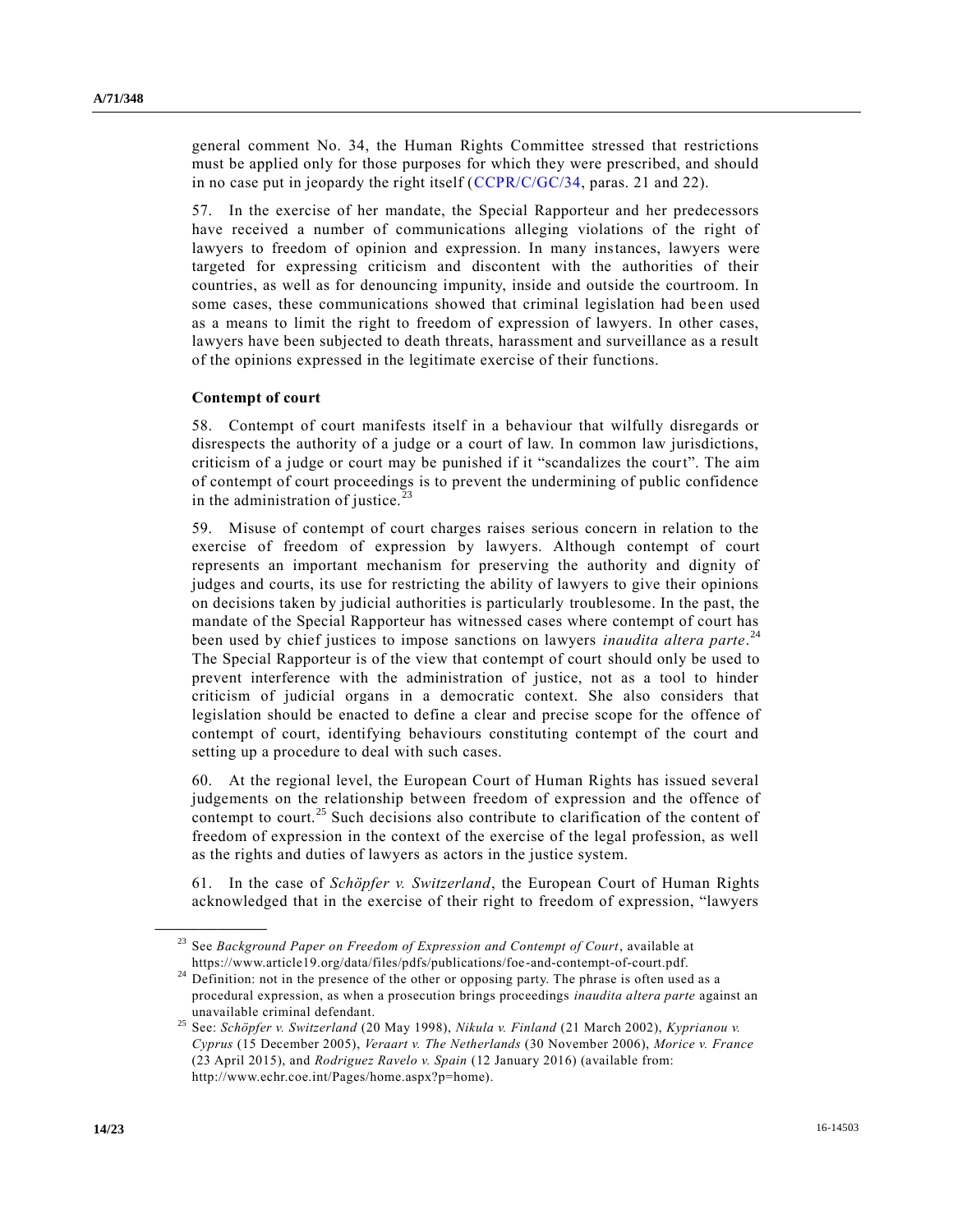are certainly entitled to comment in public on the administration of justice, but their criticism must not overstep certain bounds". <sup>26</sup> In *Kyprianou v. Cyprus*, the European Court considered that the penalty of five days' imprisonment inflicted on the lawyer for contempt of court "was disproportionately severe on the applicant and was capable of having a 'chilling effect' on the performance by lawyers of their duties as defence counsel". The judges therefore concluded that the national court had failed to strike the right balance between the need to protect the authority of the judiciary and the need to protect the applicant's right to freedom of expression.<sup>27</sup>

## **Access to information**

62. Article 19(2) of the International Covenant on Civil and Political Rights also embraces a right of access to information held by public authorities. In its general comment No. 34, the Human Rights Committee noted that such information includes "records held by a public body, regardless of the form in which the information is stored, its source and the date of production" [\(CCPR/C/GC/34,](http://undocs.org/CCPR/C/GC/34) para. 18).

63. To enable lawyers to provide effective legal assistance to their clients, the Basic Principles require competent authorities to adopt all appropriate measures to ensure that lawyers have "access to appropriate information, files and documents in their possession or control in sufficient time" (Principle 21). In its general comment No. 32, the Human Rights Committee interpreted the right of the accused person "to have adequate time and facilities for the preparation of his defence and to communicate with counsel of his own choosing" enshrined in article  $14(3)(b)$  of the International Covenant on Civil and Political Rights as including "access to documents and other evidence," as well as "all materials that the prosecution plans to offer in court against the accused or that are exculpatory" [\(CCPR/C/GC/32,](http://undocs.org/CCPR/C/GC/32) para. 33).

64. Under the mandate, the Special Rapporteur has addressed the issue of access to client's information on a number of occasions. In a report on a mission to a Member State, the previous Special Rapporteur expressed concern at the serious difficulties faced by lawyers in accessing information, especially investigation files, and recommended that lawyers be guaranteed, both in law and in practice, full access to appropriate information, files and documents in the possession or control of the authorities [\(A/HRC/29/26/Add.2,](http://undocs.org/A/HRC/29/26/Add.2) paras. 57 and 112). She drew similar conclusions in another report on a country visit, in which she recommended that lawyers' full access to appropriate information, files and documents in the possession or control of the authorities be guaranteed from the onset of the investigation in order to allow for the preparation of an adequate defence in conformity with the principle of equality of arms [\(A/HRC/29/26/Add.1,](http://undocs.org/A/HRC/29/26/Add.1) para. 59).

### **4. Personal security of lawyers**

**\_\_\_\_\_\_\_\_\_\_\_\_\_\_\_\_\_\_**

65. The Basic Principles require States to adopt all appropriate measures to ensure that lawyers are able to perform all of their professional functions "without intimidation, hindrance, harassment or improper interference". Where the security

<sup>26</sup> Judgment of 20 May 1998, para. 33 (see http://www.hrcr.org/safrica/expression/schopfer\_ switzerland.html).

<sup>&</sup>lt;sup>27</sup> Judgment of 15 December 2005, para. 181 (see https://wcd.coe.int/ViewDoc.jsp?p=&id= 948495&Site=COE&direct=true).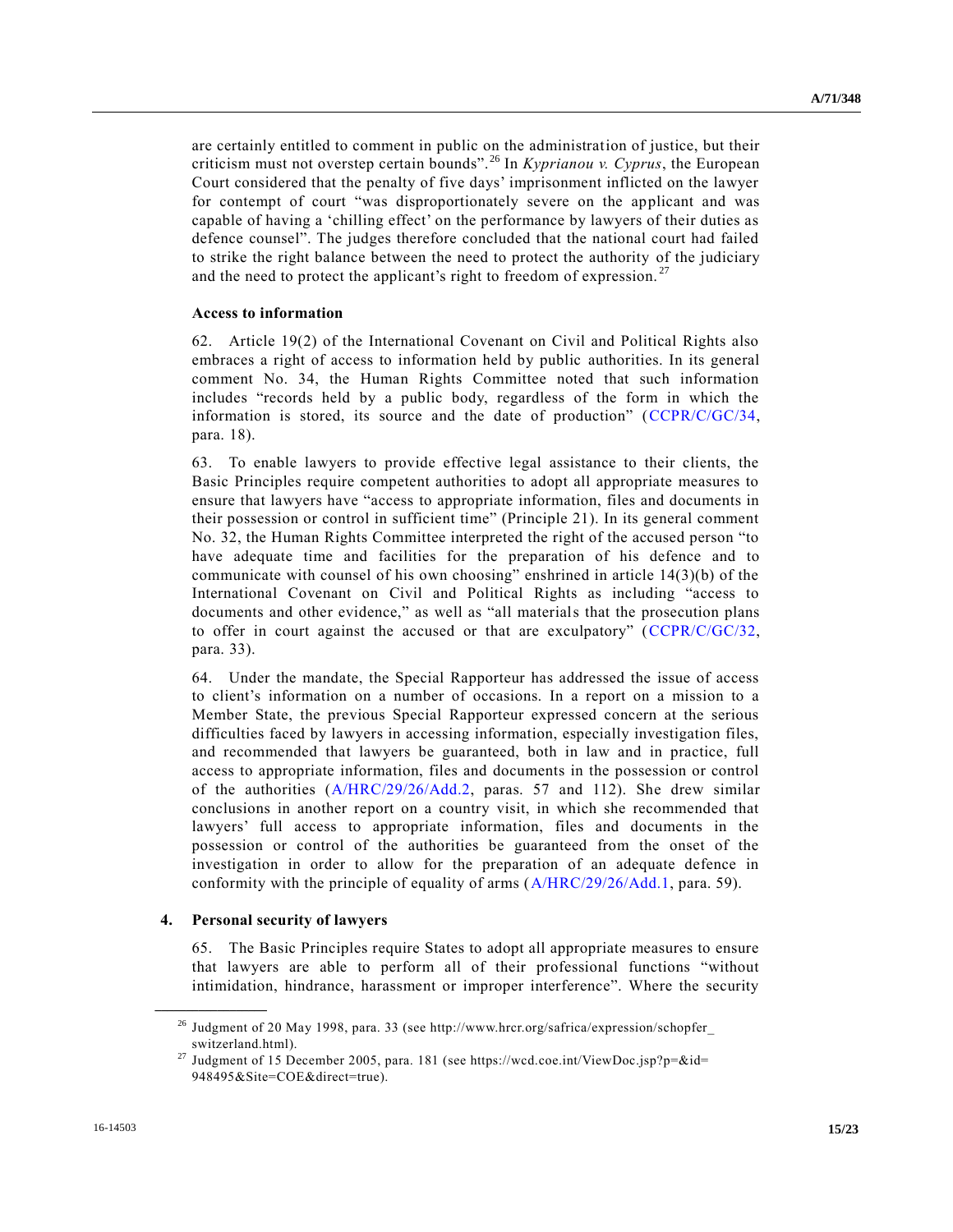of lawyers is threatened as a result of discharging their functions, they shall be adequately safeguarded by the authorities (Principles 16 (a) and 17).

66. These principles are an emanation of the right to liberty and security of person, enshrined, inter alia, in article 9 of the International Covenant on Civil and Political Rights. As the Human Rights Committee pointed out in its general comment No. 35, "liberty of person concerns freedom from confinement of the body, not a general freedom of action", while "security of person concerns freedom from injury to the body and the mind, or bodily and mental integrity" [\(CCPR/C/GC/35,](http://undocs.org/CCPR/C/GC/35) para. 3). Article 9 of the International Covenant guarantees those rights to everyone.

67. The right to liberty of person is not absolute. Article 9 of the International Covenant on Civil and Political Rights recognizes that sometimes deprivation of liberty is justified, for example, in the enforcement of criminal laws. Article 9(1) provides that deprivation of liberty must not be arbitrary, and must be carried out with respect for the rule of law. The second sentence of paragraph 1 prohibits arbitrary arrest and detention, while the third sentence prohibits unlawful deprivation of liberty, that is, deprivation of liberty that is not imposed on such grounds and in accordance with such procedure as are established by law [\(CCPR/C/GC/35,](http://undocs.org/CCPR/C/GC/35) paras. 10 and 11).

68. Arbitrary deprivation of liberty is the most commonly reported type of attack on lawyers received by the Special Rapporteur. Deprivation of liberty aims to prevent lawyers from fulfilling their professional functions or, more commonly, is used as a reprisal for the discharge of their professional duties. The detention of lawyers for both purposes constitutes an egregious violation of the right to liberty of person.

69. Since the establishment of the mandate, the Special Rapporteur has considered a large number of cases where lawyers have been subjected to arbitrary arrest and detention as a result of the legitimate exercise of the legal profession.<sup>28</sup> Where attacks on the liberty of lawyers are frequent or systematic, they may undoubtedly have a chilling effect on the whole category of legal practitioners.

70. The right to security of person protects individuals against intentional infliction of bodily or mental injury. It obliges State officials not only to abstain from inflicting unjustifiable bodily or mental injury, but also to take appropriate measures in response to death threats against persons, and more generally to protect individuals from foreseeable threats to life or bodily integrity coming from any governmental or private actors [\(CCPR/C/GC/35,](http://undocs.org/CCPR/C/GC/35) para. 9). While State and non-State actors bear almost equal direct responsibility for attacks on the security of lawyers, States bear an additional responsibility if they fail to guarantee their security or to instigate a prompt and effective investigation into allegations of serious human rights violations against them.

71. The right to life guaranteed by article 6 of the International Covenant on Civil and Political Rights, including the right to protection of life under article  $6(1)$ , overlaps with the right to security of person set out in article 9(1). The Special Rapporteur took action in a number of cases where lawyers had been killed by State

<sup>&</sup>lt;sup>28</sup> For example cases: [A/HRC/22/67,](http://undocs.org/A/HRC/22/67) VEN 3/2012 and ARE 7/2012; [A/HRC/24/21,](http://undocs.org/A/HRC/24/21) ZWE 2/2013; [A/HRC/27/72,](http://undocs.org/A/HRC/27/72) SWZ 1/2014; [A/HRC/30/27,](http://undocs.org/A/HRC/30/27) SWZ 1/2015; and [A/HRC/31/79,](http://undocs.org/A/HRC/31/79) VEN 8/2015.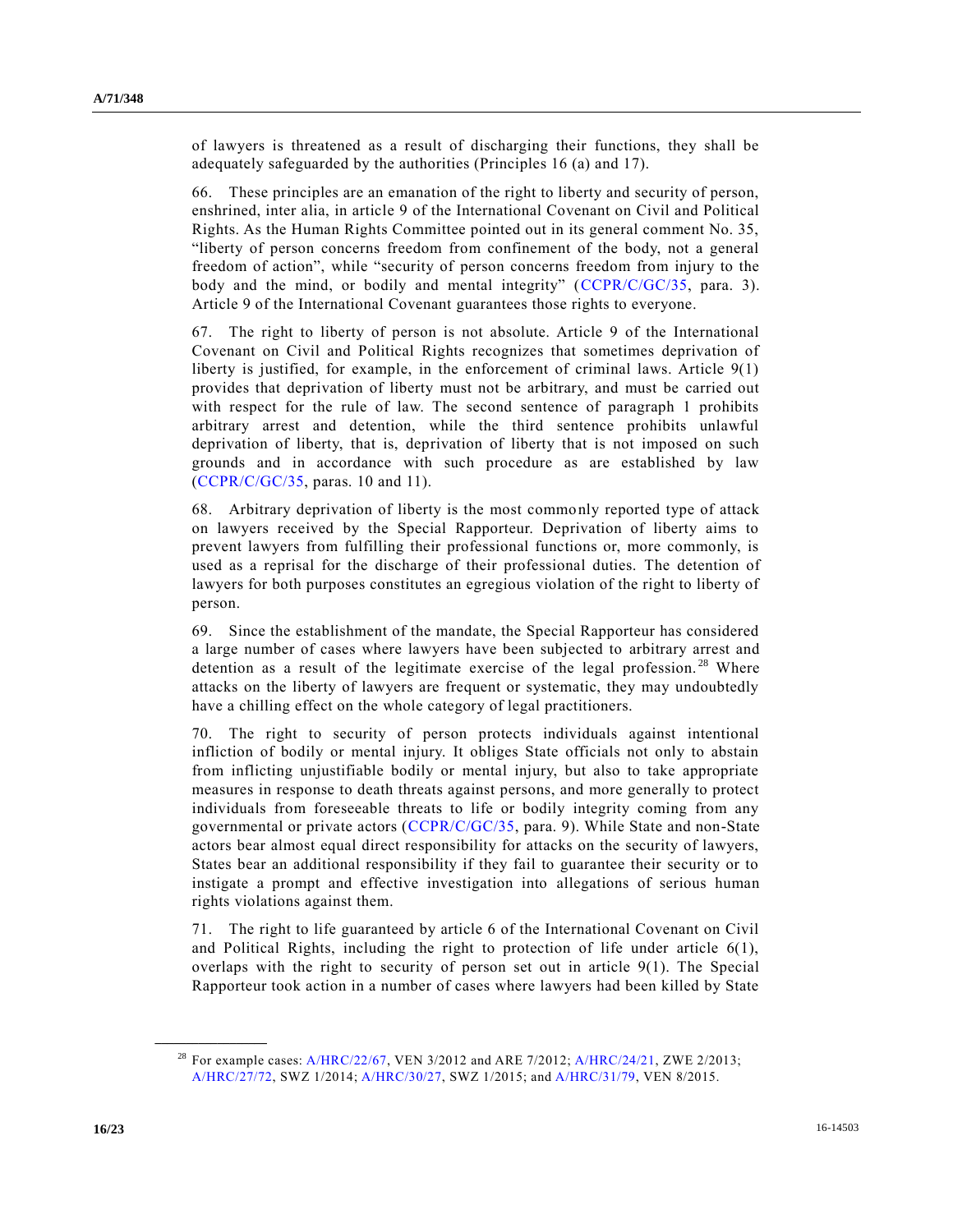or non-State actors as a consequence of their work.<sup>29</sup> In other cases, she addressed communications to States concerning death threats addressed to lawyers.

72. Over the years since the establishment of the mandate, the Special Rapporteur has received a significant number of communications alleging physical attacks against lawyers, as well as harassment, intimidation and threats to their physical integrity, coming both from State officials as well as from private or unknown actors, including criminal organizations. The Special Rapporteur has also addressed communications to States in cases where family members of a lawyer had been assaulted or threatened.

73. International human rights law requires States to take measures both to prevent future injuries and to address past injuries suffered by legal professionals, including the enforcement of criminal laws. States must respond appropriately to patterns of violence against lawyers, prevent and redress attacks against lawyers and adopt all appropriate measures to protect members of the legal profession from abuses perpetrated by private actors.

## **D. Organization of the legal profession**

#### **1. Admission to the legal profession**

74. Strict, clear and transparent admission procedures for the practice of law are fundamental in order to ensure the quality of the legal services and representation provided by lawyers. Such procedures also contribute to maintaining the inte grity of the profession and its credibility both among the general public and within State institutions, including the judiciary. There are different systems for admission to the legal profession throughout the world, and the level of involvement of the legal profession in those systems can vary dramatically from one country to another. In some jurisdictions, the acquisition of a licence to practice law is entrusted to the bar association, whereas in other places licences are issued by a governmental institution, such as the Ministry of Justice or another relevant ministry, or by the Supreme Court of Justice.

75. The Special Rapporteur has often expressed concerns about situations where the entry into or continued practice within the legal profession is conditioned or controlled by the executive branch. $30$  This concern is compounded in countries where lawyers have to periodically renew their licence to practice, in some cases every year. State authorities too often use their control over the licencing of lawyers to prevent certain persons from entering the legal profession or to exclude lawyers who they deem to be "problematic" (these lawyers are often those who take human rights cases or other sensitive cases such as police abuse, corruption or terrorismrelated cases).

76. The Special Rapporteur is of the opinion that licensing systems managed by State institutions are against international standards on the independence of the legal profession. The legal profession is best placed to determine admission

<sup>&</sup>lt;sup>29</sup> See for example:  $A/HRC/21/49$ , HND 3/2012;  $A/HRC/24/21$ , GTM 2/2013;  $A/HRC/25/74$ , COL 10/2013; [A/HRC/31/79,](http://undocs.org/A/HRC/31/79) IRQ 3/2015; and [A/HRC/32/53,](http://undocs.org/A/HRC/32/53) TUR 4/2015 and VEN 2/2016.

 $30$  Se[e A/64/181,](http://undocs.org/A/64/181) paras. 31-39, and country visit reports: [A/HRC/29/26/Add.2,](http://undocs.org/A/HRC/29/26/Add.2) para. 77; [A/HRC/29/26/Add.1,](http://undocs.org/A/HRC/29/26/Add.1) para. 80[; A/HRC/26/32/Add.1,](http://undocs.org/A/HRC/26/32/Add.1) paras. 77 and 78[; A/HRC/23/43/Add.3,](http://undocs.org/A/HRC/23/43/Add.3) para. 88; [A/HRC/23/43/Add.1,](http://undocs.org/A/HRC/23/43/Add.1) paras. 91 and 92; and [A/HRC/20/19/Add.3,](http://undocs.org/A/HRC/20/19/Add.3) para. 66.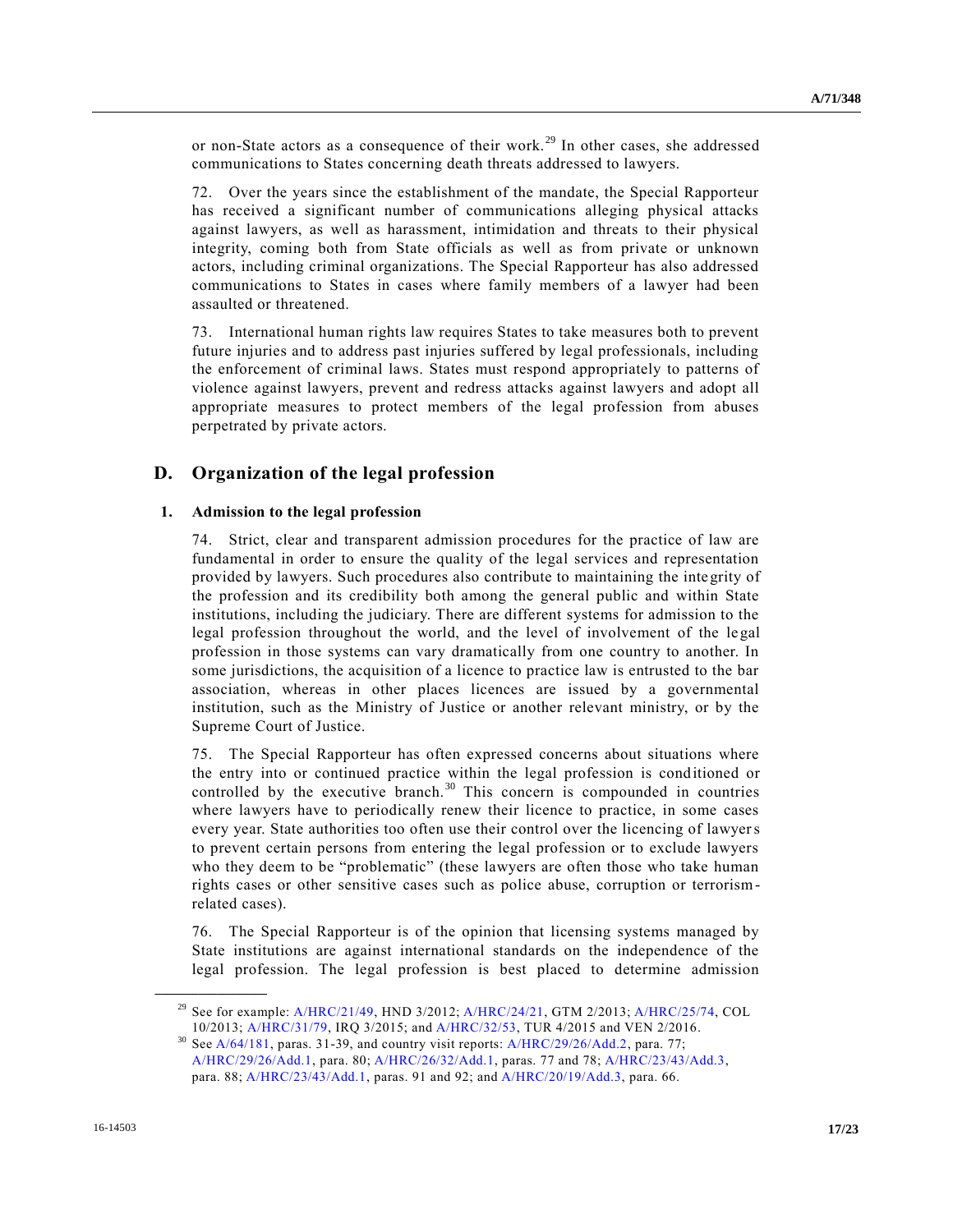requirements and procedures, and it should be responsible both for the administration of examinations and other requirements and for the granting of professional licences.

77. Admission to the legal profession should be stipulated in law and should be transparent and objective. Bar associations should have the delegated power to authorize the practice of law. In addition, there should be a procedure whereby, if necessary, admission decisions may be reviewed by an independent court of law. States should ensure that there is no interference on any grounds, especially political or other opinion-related grounds, in such admission processes.

#### **Non-discrimination**

78. The Basic Principles clearly prohibit discrimination with respect to the entry into or continued practice within the legal profession on any grounds, with the exception that a requirement "that a lawyer must be a national of the country concerned" shall not be considered discriminatory (Principle 10). The Basic Principles also stipulate that Governments, professional associations of lawyers and educational institutions should take special measures to provide opportunities for candidates from groups, communities or regions whose needs for legal services are not met, particularly where such groups have distinct cultures, traditions or languages or have been the victims of past discrimination (Principle 11).

79. In this context, the Special Rapporteur wishes to underline the importance of actively promoting the representation of different minorities in the legal profession. Women should be part of the legal profession; equality and legitimacy require so. Such efforts must start at the level of education; if women and other groups are not given adequate opportunities to gain secondary and university education, other measures will be rendered ineffective. Only a legal profession that is representative of the composition of society will be in a position to ensure legal services that answer the needs of all sectors of society.

## **2. The role of bar associations**

80. Basic Principles 23 and 24 provide that lawyers, like other citizens, have the right to freely associate and, in particular, that they are entitled to "form and join self-governing professional associations to represent their interests, promote their continuing education and training, and protect their professional integrity".

81. The right to freedom of association, also enshrined in article 22 of the International Covenant on Civil and Political Rights, is an essential requirement for the proper and independent functioning of the legal profession and must be guaranteed by law. Laws restricting the creation and work of associations are therefore of great concern to the Special Rapporteur as these can be used to restrict the freedom of association of lawyers and, consequently, their independence.

82. Professional associations of lawyers have a fundamental part to play in promoting and protecting the independence and the integrity of the legal profession and safeguarding the professional interests of lawyers. In its preamble, the Basic Principles recognize, in particular, the vital role that bar associations play in "upholding professional standards and ethics", as well as in "protecting their members from persecution and improper restrictions and infringements". Bar associations also share with Governments the responsibility to "ensure that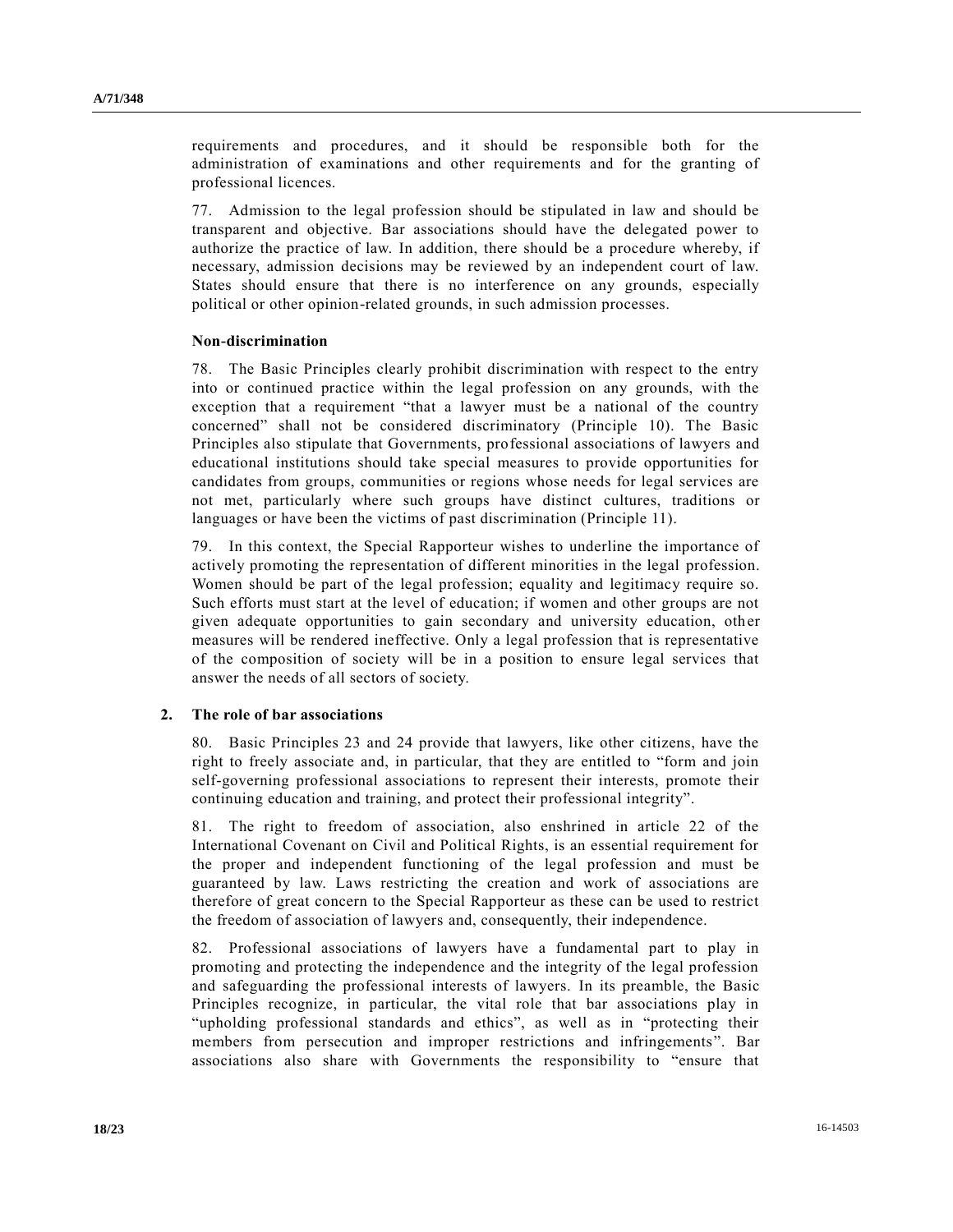everyone has effective and equal access to legal services and that lawyers are able, without improper interference, to counsel and assist their clients in accordance with the law and recognized professional standards and ethics" (Principle 25).

83. The latter provision has long been interpreted as meaning that the authorities shall support the establishment and work of professional associations of lawyers without interfering in their work or functioning  $(A/64/181, \text{ para. } 21)$  $(A/64/181, \text{ para. } 21)$ . The independence of bar associations is also indirectly referred to in Principle 24 of the Basic Principles, which states that the "executive body of the professional associations shall be elected by its members and shall exercise its functions without external interference". For the Special Rapporteur, a self-governing and independent bar association is key to the protection of the rule of law and human rights.

84. For a bar association to fulfil its role within society, it must be recognized in law so that its status, objectives and functions are clear to all. Its recognition in law also ensures that its duties and responsibilities can be enforced before the courts, if necessary.

85. The aims and objectives of bar associations should be clearly set out in the legislation governing their establishment and in their constituting documents. A bar association should be able to make its own decisions, following clear and transparent structures and procedures, to represent its members' interests and to sustain itself. Bar associations should foster democratic standards and should also enforce them internally. There must be clear governance and leadership structures in place, and voting and other procedures must be published and open to the scrutiny of the association's membership. In other words, the requirements of democracy should be observed within bar associations and should be applied in their external activities.

86. A bar association should not act as a part of a bureaucratic apparatus allowing for government control of the legal profession, but should operate as a professional association, working to protect the rights of its members and, in so doing, fostering the rule of law. Situations where the State, in particular the executive branch, controls all or part of a bar association, or its governing body, and where membership in such an organization is compulsory, are clearly incompatible with the principle of the independence of the legal profession. While instances of States blatantly closing down bar associations are rare, the Special Rapporteur is concerned about instances where State authorities control the bar or attempt to take control over it by adopting legal amendments or decrees, placing lawyers favourable to the government in the governing bodies or using direct or indirect threats, pressure or intimidation. Treaty bodies have also expressed concern over situations where lawyers are compelled to be members of a State-controlled professional association of lawyers.<sup>31</sup>

87. The Special Rapporteur is extremely concerned about the situation of lawyers in countries where no independent bar association exists. Without the protection provided by an independent bar association, lawyers are extremely vulnerable to attack and to restrictions on their independence, especially from State authorities. Even worse, in places where bar associations are controlled by the State, lawyers often become the target of attacks from the very organizations that should be protecting them. Such attacks most often take the form of groundless or arbitrary

<sup>&</sup>lt;sup>31</sup> See [CAT/C/AZE/CO/4,](http://undocs.org/CAT/C/AZE/CO/4) para. 16; [A/56/44,](http://undocs.org/A/56/44) para. 45 (g); and [CCPR/C/79/Add.86,](http://undocs.org/CCPR/C/79/Add.86) para. 14.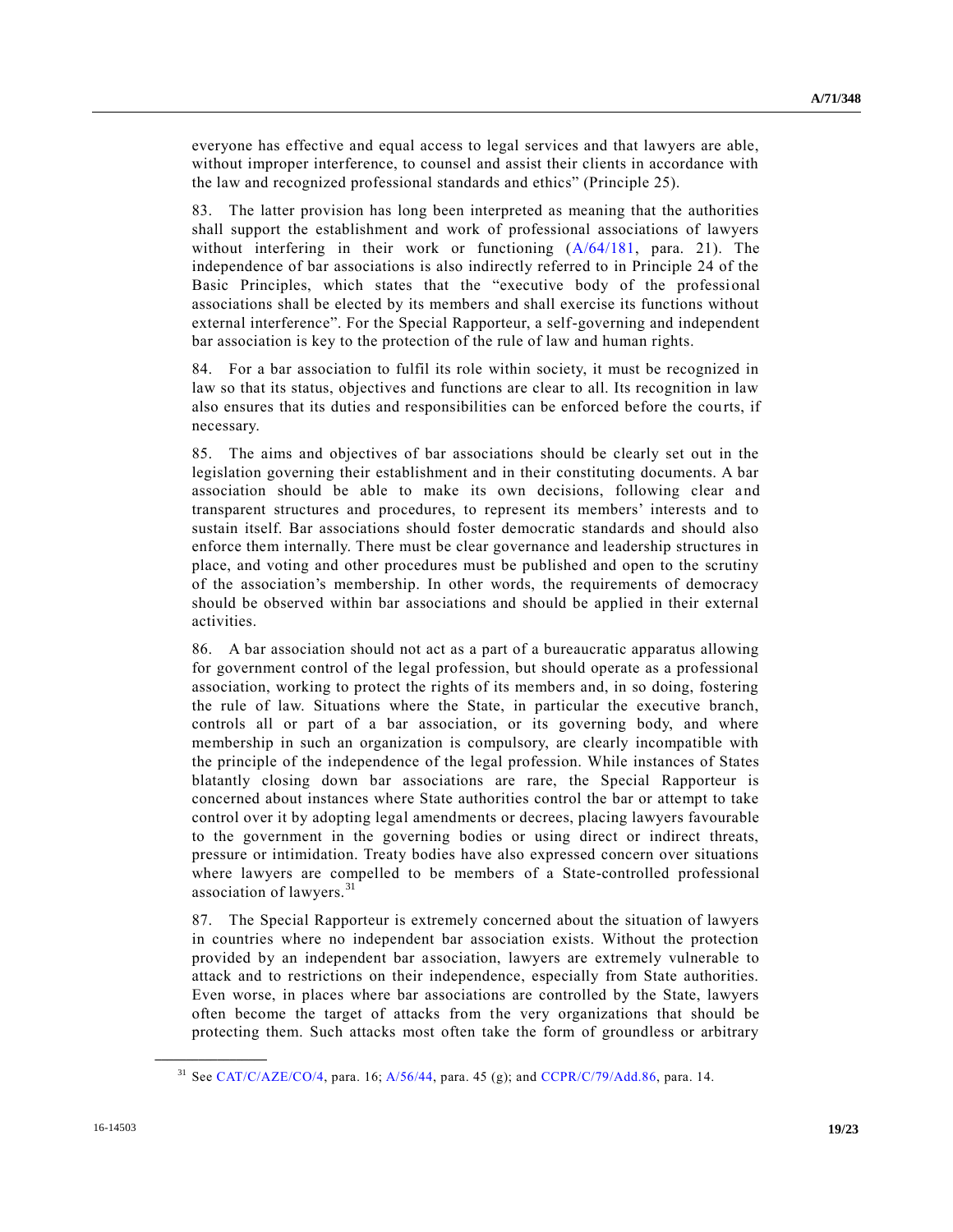suspension to practice or disbarment, and are frequently accompanied by further restrictions, including arbitrary detention and prosecution. Silencing and/or controlling bar associations not only poses great risks to the legal community, but also has far-reaching consequences as it erodes the rule of law and the ability of ordinary people to defend their human rights.

88. Since the inception of the mandate, successive Special Rapporteurs have consistently recommended the establishment of an independent professional association of lawyers where it was lacking, <sup>32</sup> and denounced attacks and any other interference with the independent functioning of bar associations.

## **3. Legal education and training, including on human rights**

89. Quality legal education and training for lawyers are essential so that they may be properly equipped to represent their clients independently, adequately, effectively and in full compliance with their ethical duties. Governments as well as professional associations of lawyers and educational institutions have a responsibility to "ensure that lawyers receive appropriate education and training" and are "made aware of the ideals and ethical duties of the lawyer and of human rights and fundamental freedoms recognized by national and international law" (Principle 9).

90. Lawyers need wide and comprehensive access to continuing legal training. Adequate training opportunities are essential to enable lawyers to keep abreast of legislative developments and new technologies and to acquire specialized knowledge, thereby improving the quality of the services they provide. The provision of quality training in professional ethics is particularly important in light of the implementation of codes of conduct in the legal field.

91. Lawyers also have a duty and responsibility to "uphold human rights and fundamental freedoms recognized by national and international law" (Principle 14). In this vein, legal education and training should also include the study of international human rights law, which would provide lawyers with the understanding to interpret and apply international human rights law at the domestic level, as well as to make use of international mechanisms, including regional mechanisms, for the protection of human rights.

## **E. Ethics, accountability and disciplinary measures**

92. The Basic Principles contain a number of references to the ethical duties of lawyers and professional codes of conduct. Principle 9 requires Governments, professional associations of lawyers and educational institutions to ensure that lawyers have appropriate education and training and be "made aware of the ideals and ethical duties of the lawyer". Principle 14, under "duties and responsibilities", provides that "in protecting the rights of their clients and in promoting the cause of justice", lawyers "shall at all times act freely and diligently in accordance with the law and recognized standards and ethics of the legal profession". Principle 16 (c), under "guarantees for the functioning of lawyers", states that Governments shall ensure that lawyers will be protected from prosecution or administrative, economic or other sanctions "for any action taken in accordance with recognized professional duties, standards and ethics". In addition, Principle 26 provides that "codes of

<sup>32</sup> Se[e A/HRC/29/26/Add.1;](http://undocs.org/A/HRC/29/26/Add.1) [A/HRC/29/26/Add.2;](http://undocs.org/A/HRC/29/26/Add.2) and [A/HRC/23/43/Add.3.](http://undocs.org/A/HRC/23/43/Add.3)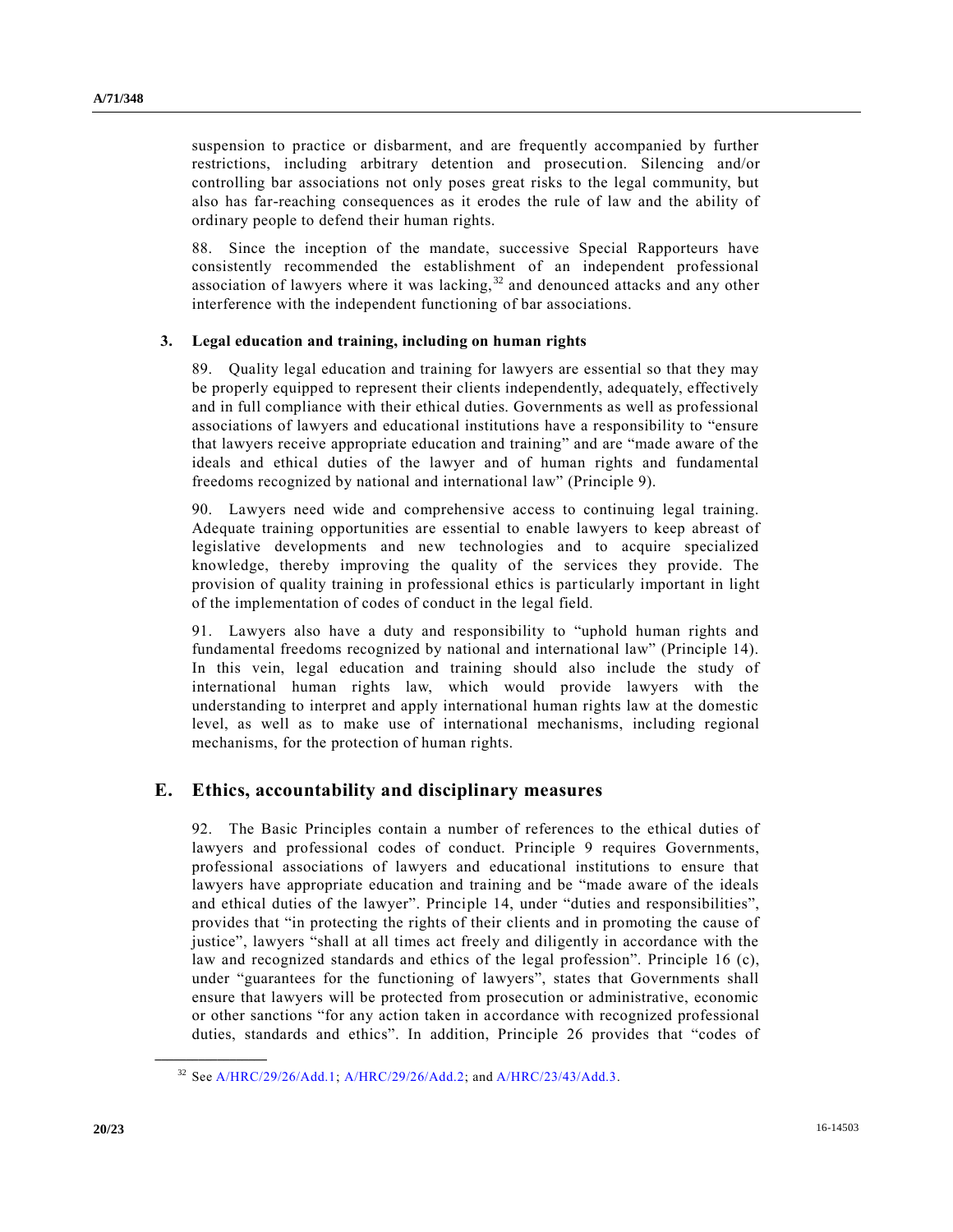professional conduct for lawyers shall be established by the legal profession through its appropriate organs, or by legislation, in accordance with national law and custom and recognized international standards and norms".

93. The aim of professional codes of conduct is to ensure that lawyers, in the discharge of their professional functions, act in accordance with predefined ethical standards and the duties and responsibilities intrinsic to their functions.

94. An important factor in the independence of the legal profession is the establishment of an independent system for the consideration of disciplinary proceedings for alleged violations of the rules of professional ethics. The rules for the conduct of disciplinary proceedings against lawyers are set forth in Principles 27 to 29. The main objective of these provisions is to ensure a proper balance between independence of the legal profession and accountability for the breach of ethics and professional standards.

95. Under Principle 27, "charges or complaints made against lawyers in their professional capacity shall be processed expeditiously and fairly under appropriate procedures. Lawyers shall have the right to a fair hearing, including the right to be assisted by a lawyer of their choice". Under Principle 28, "disciplinary proceedings against lawyers shall be brought before an impartial disciplinary committee established by the legal profession, before an independent statutory authority, or before a court, and shall be subject to an independent judicial review". Under Principle 29, "all disciplinary proceedings shall be determined in accordance with the code of professional conduct and other recognized ethical standards of the legal profession and in the light of these principles" (see also [A/64/181,](http://undocs.org/A/64/181) paras. 55-58).

96. Disbarment, which consists in taking away a lawyer's licence to practice law, possibly for life, constitutes the ultimate sanction for the most serious violations of the code of ethics and professional standards. In many countries, lawyers often face the threat of disbarment. Such threats may be aimed at undermining the independence of a lawyer, at intimidating a lawyer to prevent the discharge of professional duties or at carrying out an act of reprisal for activities a lawyer may have carried out in the legitimate exercise of his or her professional responsibilities. The Special Rapporteur wishes to stress that disbarment should only be imposed in the most serious cases of misconduct, as provided in the professional code of conduct, and only after a due process in front of an independent and impartial body granting all guarantees to the accused lawyer.

# **IV. Recommendations**

**\_\_\_\_\_\_\_\_\_\_\_\_\_\_\_\_\_\_**

97. **The following recommendations should be interpreted as complementing the recommendations contained in the reports drafted by previous mandate holders,**<sup>33</sup> **and not as derogating from them in any way.**

98. **States should honour their legal duties and their political commitments in the field of justice.**

99. **States should adopt domestic legislation that recognizes the vital and important role played by lawyers in upholding the rule of law and promoting** 

 $33$  See, in particular,  $A/64/181$  and  $A/HRC/23/43$ .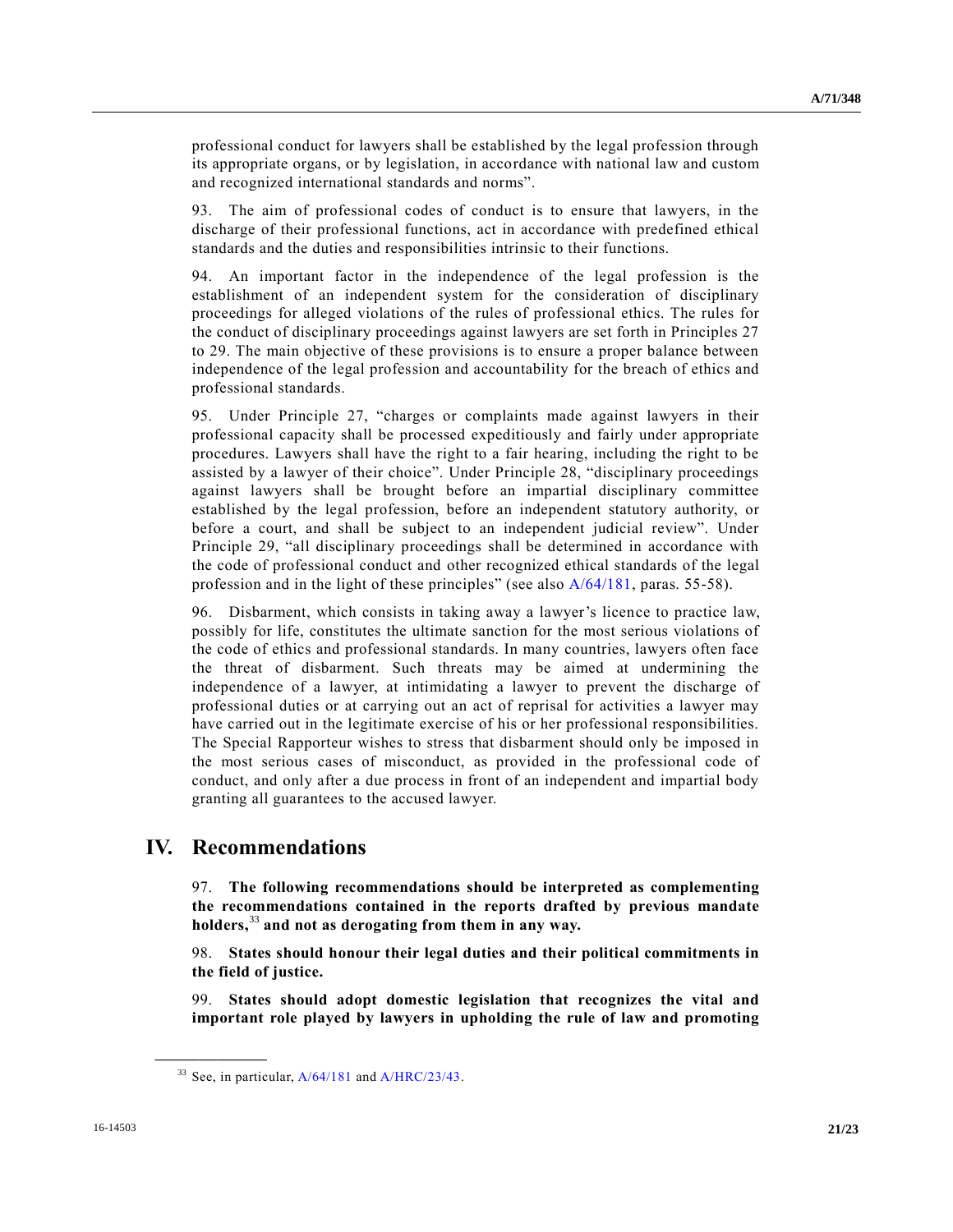**and protecting human rights, in particular access to justice, the right to an effective remedy and the right to due process of law and a fair trial.**

100. **States should take positive and proactive measures to protect the independence of lawyers and ensure that they are in a position to discharge their professional functions without intervention or interference of any sort, including from non-State actors. In so doing, they should take effective measures to implement the Basic Principles on the Role of Lawyers and other norms and standards relating to the independence and functions of lawyers in law and practice. Any attacks or interference of any sort against lawyers should be diligently and independently investigated and perpetrators should be prosecuted and sanctioned.**

101. **States should acknowledge, respect and protect the status of lawyers who promote and defend human rights as human rights defenders.**

102. **States should take effective measures to ensure the right to access to justice for all individuals under their jurisdiction. This should include, inter alia, adequately regulating the pro bono participation of lawyers in cases where claimants cannot afford private counsel.**

103. **States should ensure the right of access to a lawyer of one's own choosing for all, in particular anyone who is arrested, detained or imprisoned. In detention cases, the right of access to a lawyer should be recognized from the moment of arrest or detention.**

104. **States should not identify lawyers with their clients or their clients' causes; they should be proactive in taking measures aimed at preventing the occurrence of such identification.**

105. **States should respect and protect the privileged lawyer-client relationship, in particular, they should respect and protect the confidentiality of all documents, communications, messages and other information concerning clients, as well as all the devices and places where such information can be found, including protection from illegal searches and seizures.**

106. **States should review and amend or refrain from adopting legal provisions, in particular in counter-terrorism or national security-related legislation, that encroach on the independence of lawyers and the free exercise of their functions. Furthermore, legislation related to surveillance should stipulate that State surveillance of communications shall only occur under the most exceptional circumstances and exclusively under the supervision of an independent judicial authority.**

107. **States should enable lawyers to have access to their clients without delays and unnecessary burdens, especially in detention settings.**

108. **All State institutions, including the judiciary, should respect and protect the right of lawyers to freedom of opinion and expression, including with regard to activities not undertaken in the context of the representation of clients, such as academic research for participation in legislative drafting processes.**

109. **The content, scope and behaviours associated with contempt of court charges should be clearly defined and identified in legislation. An adequate**